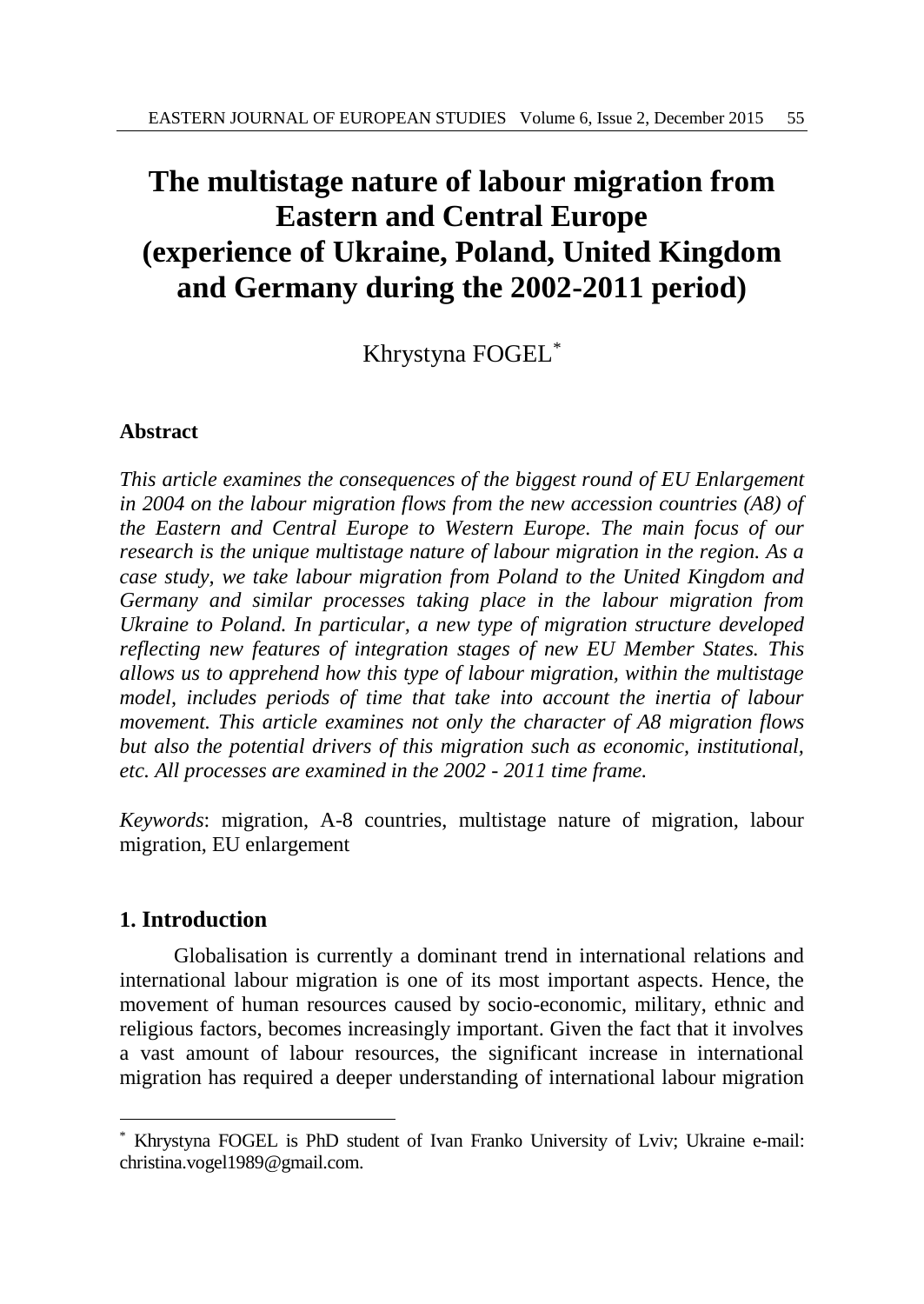as a form of international political relations as well as of its impact on the world politics. Currently, the European Union is one of the main recipients of labour force migrants, where the total number of foreign workers varies between 4 and 7.5 million every year.

In 2004, the fear of massive flows of immigrants from eight new eastern European countries (with lower wages and higher unemployment than in the EU) was prevalent. This feeling played a crucial role in debates that led to fourfifths of EU-15 restricting access to A-8 workers (the A8 countries were eight of ten countries that joined the European Union in 2004, namely Czech Republic, Estonia, Hungary, Latvia, Lithuania, Poland, Slovakia and Slovenia).

Experience since the 2004 enlargement shows that there was no significant increase in the movement of human resources across the continent. However, the volume and impact of migration flows varies from new Member States (NMS) to old Member States and it is not necessarily determined by the degree of imposed restrictions. This paper aims to analyse the character and drivers of labour migration from Poland and Ukraine prior to and after the enlargement period. More specifically, the research questions are the following: *What were the main drivers of migration after 2004 in Eastern and Central Europe?*, *What was the nature of migration flows after the 2004 EU enlargement?*, *Did the enlargement have an impact only on NMS or also on neighbouring countries?*.

The main focus of research is the investigation of the multistage nature of labour migration flows from Poland to the UK and Germany, and of the consequential causation of similar migration processes from Ukraine to Poland. We think that both these migration ways have a similar nature and were caused by the similar internal political and economic situation in Poland and Ukraine. We would like to investigate the nature and reasons for labour migration and to confirm our hypothesis. Thus, the main hypothesis is that the post-enlargement labour migration is of an unprecedented nature, which arises from the interdependence of migration flows from A-8 to EU-15, as well as the migration from the third countries to the new EU member states. The research is mainly based on the institutional, social and economic factors.

Up to now, a large amount of research was conducted on the migration processes from A-8, as well as other countries, to the EU-15 after the EU enlargements of 2004 and 2007. Some of these studies have dealt with area specific, irregular migration to various locations, for example: Poland (Okólski, 2000), Hungary, Poland and Ukraine (Laczko and Thompson, 2000), former Yugoslavia (Mavris, 2002), Turkey (Içduygu and Toktas, 2002) and Ukraine (Uehling, 2004). Another group of scholars have devoted their attention to the ways and means of migration and have focused on the dynamics and organisational structures of migration in Europe generally (Müller-Schneider, 2000; Alt, 2001; Finkenauer, 2001). Others have examined the rude causes for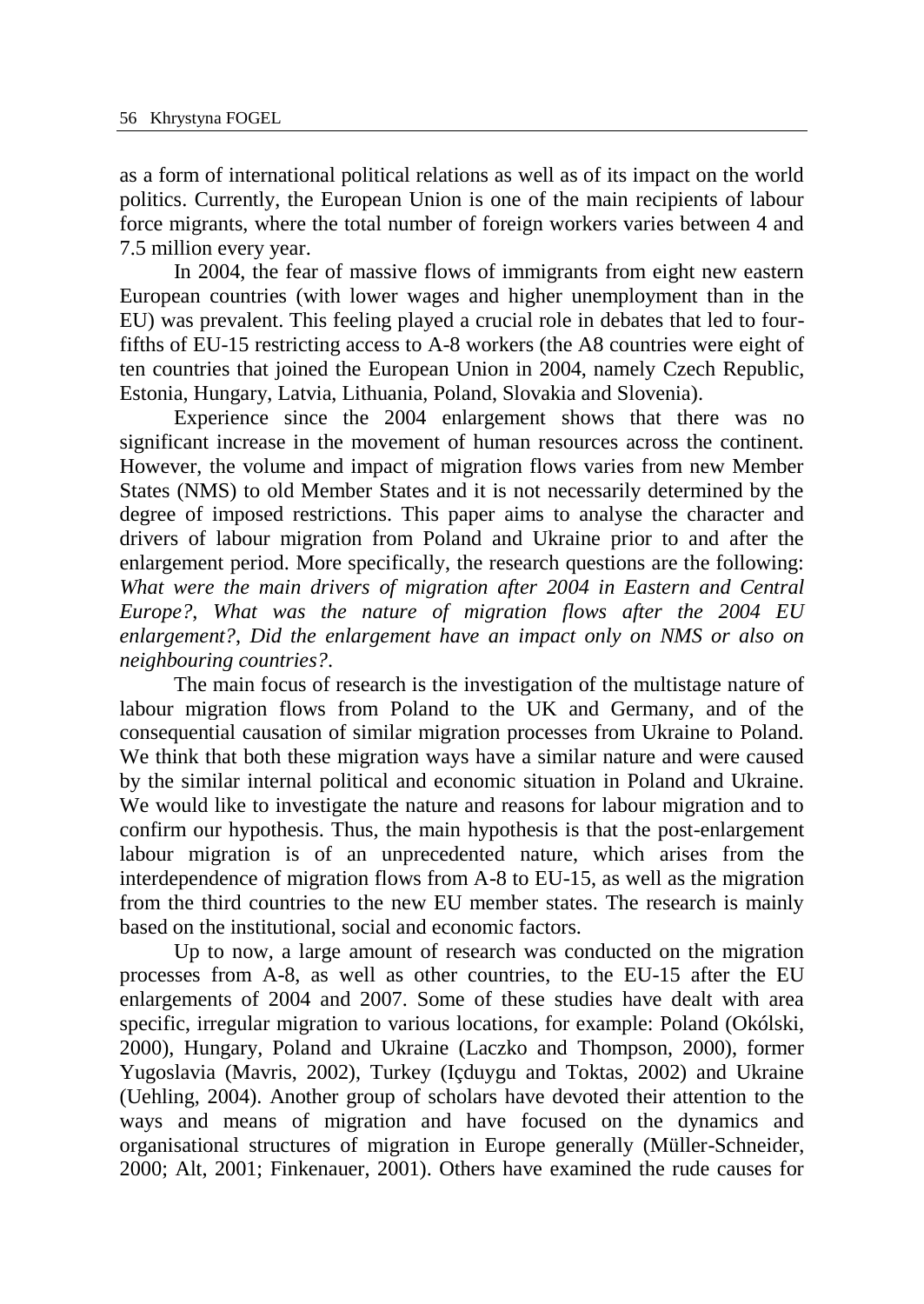migration (Boswell, 2002), the role of migrant networks (Crisp, 1999) and the role of irregular labour forces (Lederer and Nickel, 1997).There are also several authors who have provided a more complex study of Eastern Europe labour migration after 2004 (Fihel et al., 2007) and also examined the impact of transitional free movement of workers arrangements on the sending and receiving countries, or have made a assumptions of potential NMS – EU-15 migration (Brücker et al., 2007). And finally, some scholars have paid particular attention to the impact of EU enlargement on the economic sphere of the countries in the region (Dustmann et al., 2003). Despite all of the above, there is a large gap in the academic literature on the interdependence of post-enlargement labour migration in NMS, especially on the movements from neighbouring countries. Our research is based on empirical and theoretical evidence. Hence, in the empirical part of the paper, we use quantitative methods. The statistical analysis provided in the article is based on the annual survey of statistics and other data related to labour migration in Eastern and Western Europe. Specifically, we used data from Germany, UK, Poland and Ukraine. Our data set covers the 2002 - 2011 period, which corresponds to 8 time equivalents observation. Our case study includes 4 sample countries, each of them analysed according to the applied time framework. It is important to understand that here we make a clear distinction between EU and non-EU states. The data on migration flows was derived from statistical data of the examined countries. When applicable, we have used the national population statistics, though the national data sources and national concepts of the EU differs significantly from the neighbouring countries; therefore, some measurement errors become unavoidable. Employment indicators and unemployment rates, total labour force and other parameters, which characterise labour force, were taken from the Eurostat Labour Force Survey (LFS) and the statistics taken from the annual reports of Organisation for Economic Co-operation and Development (OECD). However, in order to avoid structural offsets, we rely only on a single data source when analysing our case study countries. Consequently, the above-mentioned data has been applied to calculate the number of migrants to the EU-15.

For the econometric estimations of the dependence of labour migration on the economic indicators we used the GDP per capita at current exchange rates, the purchasing power parities, as well as the GDP per person employed and average annual wages which have been taken from the World Bank's World Development Indicators (2013).

The migration from these countries has a specific structure which reflects the particular features of the new EU Member States' integration stages. This allows us to conclude that this type of labour migration, within the multistage model, includes periods of time that take into account the labour movement inertia. The statistical data on migration flows between Ukraine and Poland during the 2002-2011 period provided in the article are systematised. There is a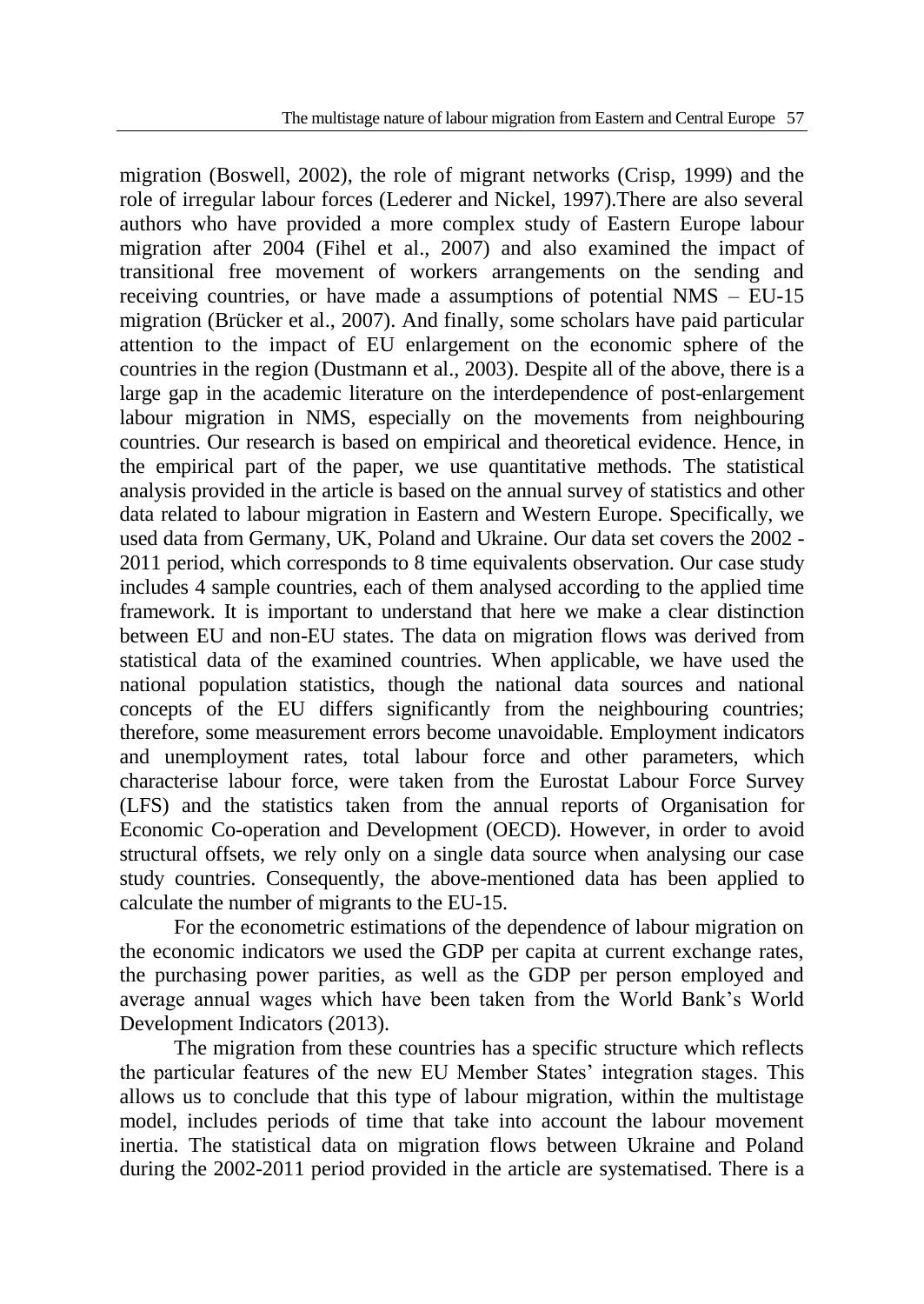potential possibility to predict such processes in future. In particular, such models can be applied to predict the outcome of similar processes in the migration route 'Romania-Italy-France', where especially Romanian and Bulgarian citizen were given a permit to work according to their skills and abilities. This article examines the structure and motivation of labour migration from Central and Eastern Europe after the 2004 EU enlargement. Moreover, the nature and consequences of the labour resources movement of the new EU Member States are analysed.

In the first part of the paper, we present and shortly characterise the new realities of migration of the CEE. The main emphasis is put on the observation of the migratory behaviour before and after EU-enlargement. Special attention is paid to the transitional agreements on the free movement of NMS workers.

In the second part, we analyse the interdependence of migration flows from the countries that became immediate neighbours to the EU after its biggest enlargement. The unique multistage nature of labour migration in the region will be expanded. In our case study, we investigate the process of labour migration from Poland to the United Kingdom and Germany, and the similar process of labour migration from Ukraine to Poland.

In the third and final part of the article, we examine the economic drivers of international mobility. Migration in the region is analysed as a consequence of the interplay of economic imbalances in and between the specific countries. By using the statistical regression analysis, in particular the linear least squares, we determine the dependence of migration on economic indicators.

#### **2. New geopolitical realities and the new migration policy**

Political transformations in the former socialist countries after 1989 led to unprecedented movement of labour force in the region, which was primarily caused by the social and economic conditions, by the rapid industrial restructuring of the formerly centrally-planned economies, coupled with low incomes and high unemployment as well as the escalation of political and armed conflicts. After the USSR collapse, CEE countries began their way towards market economy and democracy. The majority of these changes had a drastic influence on the migration attitude. Prior to 1990, the international labour migration was principally contained within the CEE states, and thus tightly controlled by governments. Moreover, the limited-scale settlement migration, mainly connected with family reunion or "repatriation" of ethnic minorities and movement of workers (which were strictly controlled), were allowed.

Since the early 1990s, the situation has changed dramatically. The volume of migration increased significantly, especially from Eastern to Western Europe. The region witnessed a huge increase in migration forms – from labour migration through transit migration to forced migration of asylum seekers and refugees. In many countries of the region, immigrants became an unprecedented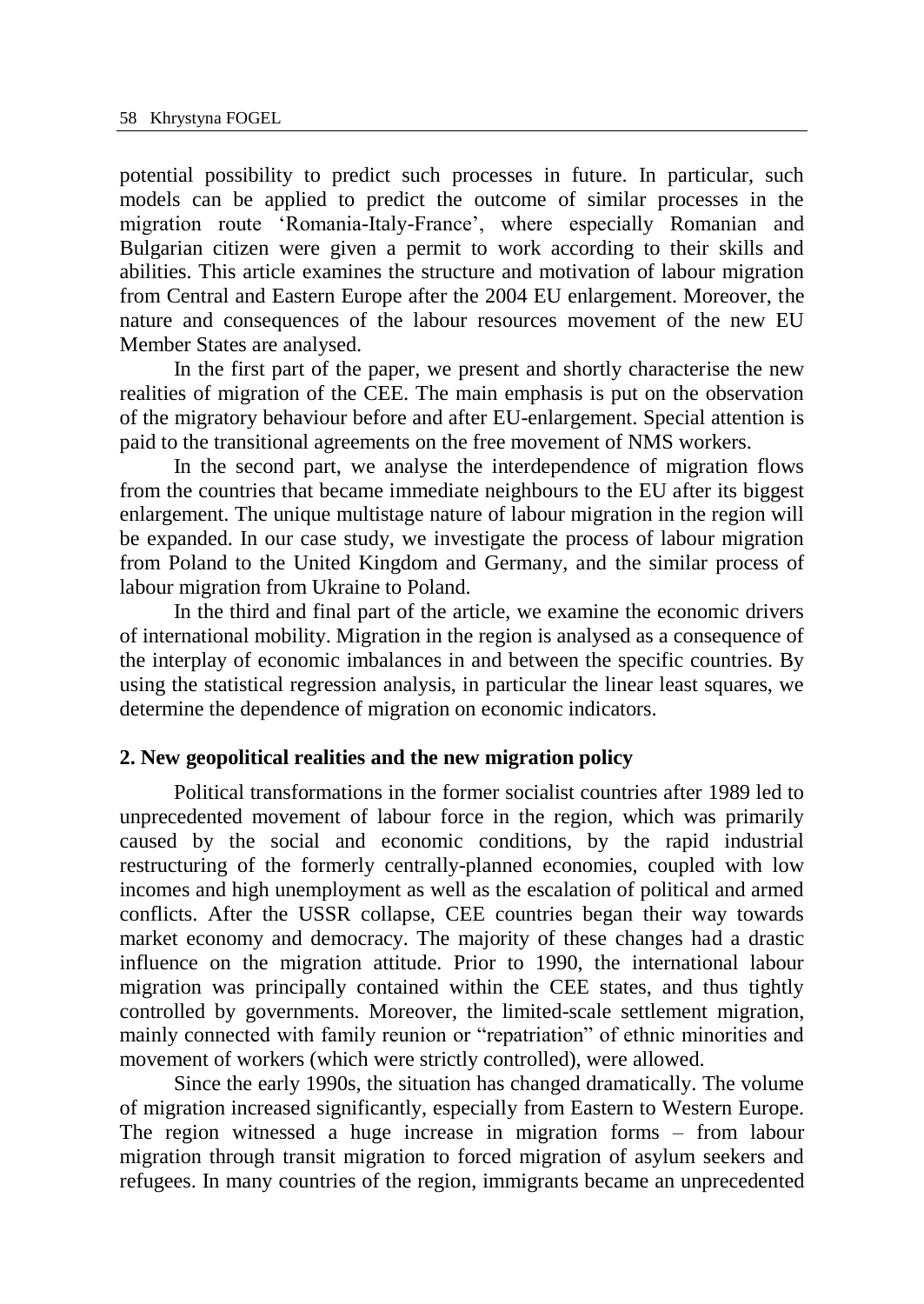phenomenon witnessed for the first time in the post-war history of Europe. Poland and Ukraine were the two source countries of the largest number of migrant workers. Indeed, in the late 1990s around 300,000 Polish people were employed abroad annually, of whom 230,000 as seasonal workers in Germany. The second important labour migrant donor was Ukraine (around 150,000 Ukrainians employed abroad in 2000). Ukraine is also a major foreign labour supplier for most highly developed countries in the region: the Czech Republic (37,200 workers), Hungary (3,700) and Poland (3,200) (Okólski, 2004). It is also worth mentioning that the numbers given in parentheses only reflect regular migration flows. According to different estimates, the overall number of workers from Ukraine employed in the above mentioned countries was much higher.

The second phenomenon in the modern history of European migration flows became the fifth round of EU-Enlargement in 2004. It was the largest accession of ten new Member States, eight of which were Central and Eastern Europe countries. These eight countries were involved in a stabilisation process of their cooperation with the EU through special partnership programmes, such as the EU Stabilisation and Association Agreements with states in South-Eastern Europe, or the new European Neighbourhood Policy.

Expectedly, due to the uncertainties as to the volume and the effects of labour migration, there have been increasing doubts regarding EU's Eastern enlargement, as free movement of workers may produce several unacceptable effects on labour markets. Some of the governments of the EU-15 countries have been deeply concerned with a possible increase in the unemployment rate provoked by the large amount of new labour migrants from NMS which, in fact, differ largely in their incomes and factor endowments. Moreover, the benefits and costs of migration are not evenly distributed among sending and receiving countries, especially in terms of production factors (Fihel et al., 2007).

Many of A-8 migrants to the UK and Germany have arrived on temporary or permanent work permits (nearly 900,000 during the first year in Germany), but proofs of migration through less formal routes appear in the recent analyses and some of the transitional arrangements, including a 2006 report of the European Commission. One of the notable observations of the 2004 enlargement is related to the effect that restrictive policies have had on diverting the largerthan-predicted A-8 migrant flows to the unrestricted labour markets of the UK and Ireland. For example, between May 2004 and September 2006, around 487,000 A-8 nationals registered to work in the UK; some of those who registered had been there illegally and thus, were able to receive a legal status in acceding to new EU countries. In total, the European population increased by almost 26% due to this new accession (Boeri and Brücker, 2001; Desiderio, 2012, p. 46).

The long-run migration stock from A-8 to EU-15 has been estimated by most econometric studies at about three to five per cent of the population of the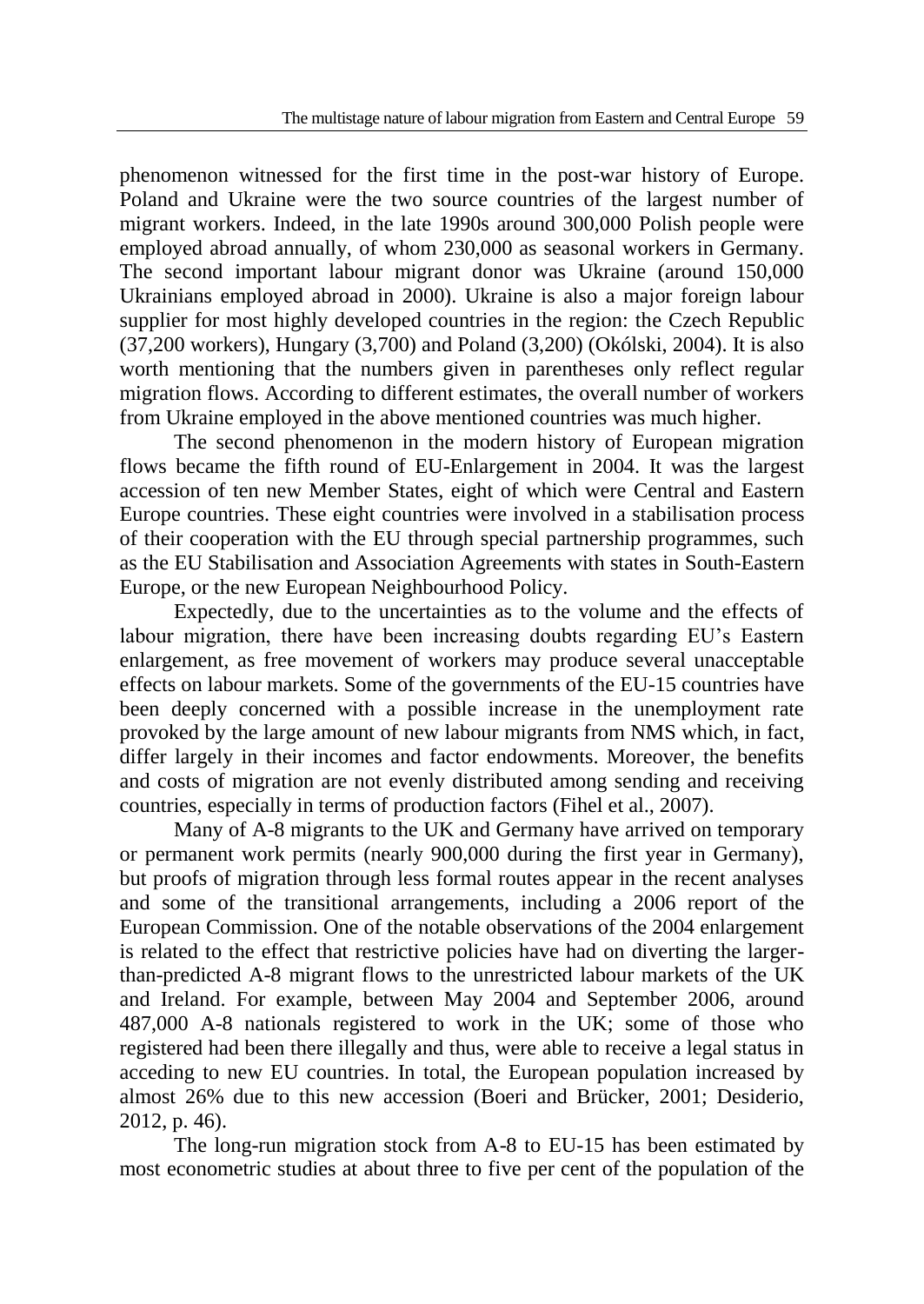new member states, while the net volume has been set at about 200-300 thousand people per annum (Alvarez-Plata et al., 2003; Bauer and Zimmermann, 1999; Boeri and Brücker, 2001; Bruder, 2004). These estimates have been confirmed by some recent studies carried out after the enlargement and were based on current data (European Integration Consortium, 2009; Pytlikova, 2007; Zaiceva, 2006). Nevertheless, some studies showed significantly lower (Fertig, 2001; Fertig and Schmidt, 2001; Dushmann et al., 2003) or higher estimates of the long- and short-run migration potential (Sinn et al., 2001).

All these forecasts rely on the counterfactual assumption that all EU member states simultaneously open their labour market. Under this assumption, most studies forecast a higher migration potential for Poland and Ukraine and a substantially lower one for Germany and the UK compared to the actual development after EU enlargement (Dustmann et. al., 2003). However, since the rules of free movement of workers have not been simultaneously applied in the whole of the EU, we cannot falsify the existing studies. It should be noted that it was not possible to forecast the migration potential from NMS under transitional arrangement before EU enlargement since the selective application of transitional arrangements for the free movement of labour has no historical precedent.

Because of fear of uncontrolled migration flows from CEE, border control standards have been improved throughout the region over the last years. Border management agencies have gone through complex processes to improve their efficiency.

In addition, there are some statistical factors that influence the recorded number of border worries. For example, since 2002, nationals from Romania and Bulgaria have been visa-exempt in the Schengen area countries as well as in many countries of the region under survey, removing the need for most nationals of these states to cross borders illegally. On the other hand, in order to submit to EU and Schengen Standards, several countries of the region have introduced new visa requirements. In 2003, for example, Poland introduced visa obligations for citizens of Belarus, Russia, and Ukraine; and Hungary has introduced visa requirements for citizens of Serbia, Montenegro and Ukraine (Jandl, 2007).

#### **2.1. Institutional background**

The increase in migration from the NMS towards EU-15 is related to the changes in migration flows to Austria and Germany - the most appealing countries for migrants received about 60 per cent of immigration inflows before EU enlargement; they were replaced by Ireland and the UK (in case of immigration from A-8) and by Spain and Italy (in case of immigration from Bulgaria and Romania) as the main immigration destinations for the citizens of NMS. This can be explained by different socio-political preconditions: firstly, the selective implementation of transitional arrangements for the free movement of labour by the EU member states, secondly, attractive labour market conditions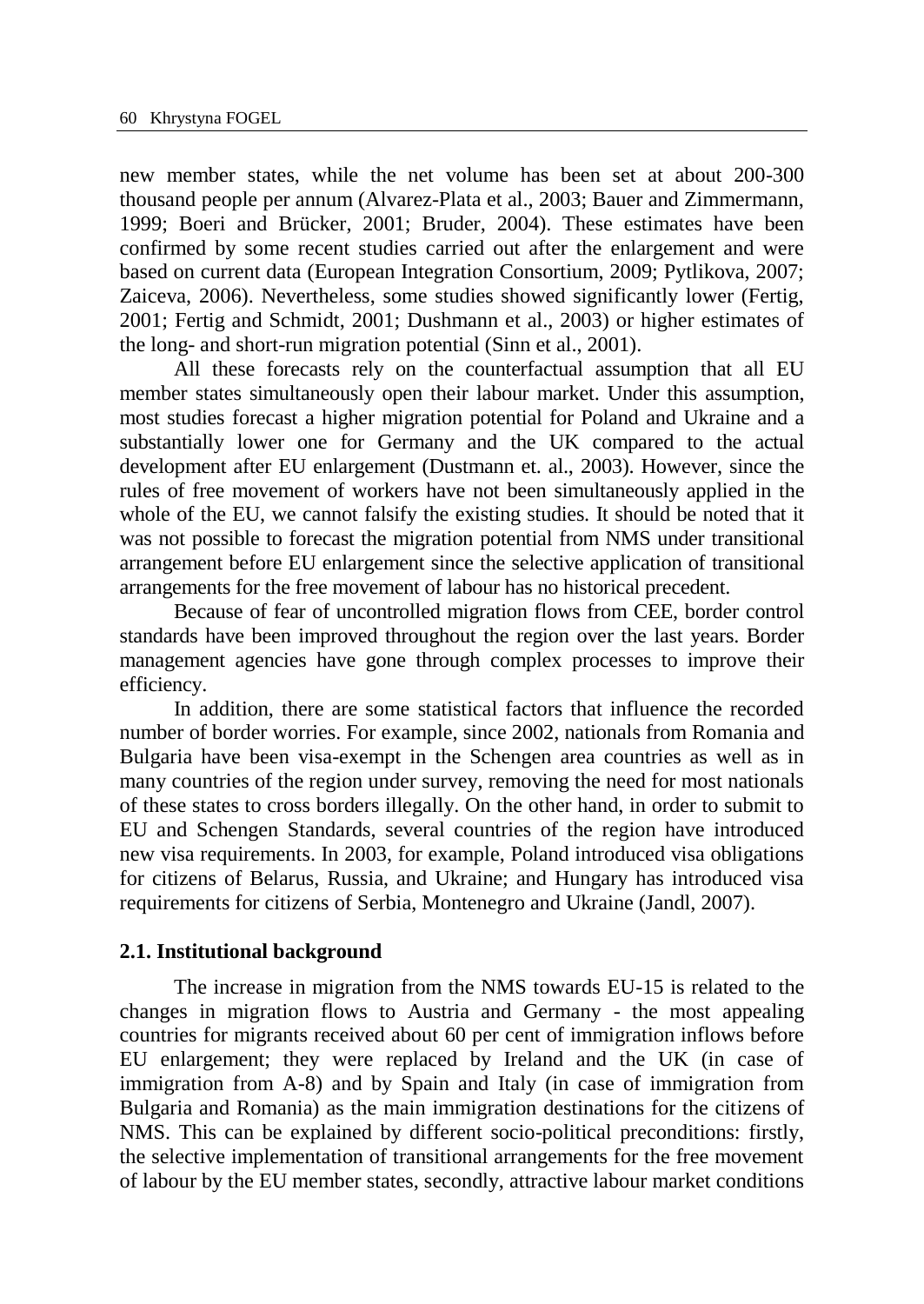and flexible labour market institutions in the new destination countries, as well as other causes such as language, culture and climate. Altogether, this has affected the regional distribution of migrants across the destinations in EU-15.

|                                     | 2003    | 2004    | 2005    | 2006    | 2007    | 2008    | 2009    |
|-------------------------------------|---------|---------|---------|---------|---------|---------|---------|
| <b>Ireland</b>                      | 43 200  | 24 700  | 66 000  | 88 900  | 89 600  | 67 600  | 38 900  |
|                                     |         |         |         |         |         |         |         |
| <b>Italy</b>                        | 120 100 | 153 100 | 193 500 | 171 300 | 537 200 | 489 100 | 369 000 |
| <b>Spain</b>                        |         |         |         |         | 691 900 | 409 600 | 334 000 |
| <b>Denmark</b>                      |         | 21 000  | 21 600  | 23 900  | 30 300  | 45 600  | 38 400  |
| <b>Belgium</b>                      |         |         | 35 000  | 35 600  | 40 300  | 43 900  | 37 700  |
| Germany                             | 231 300 | 230 500 | 196 600 | 165 200 | 232 800 | 228 300 | 197 500 |
| <b>Norway</b>                       | 22 500  | 24 900  | 25 800  | 28 300  | 43 700  | 48 900  | 43 100  |
| <b>Finland</b>                      | 9400    | 11 500  | 12 700  | 13 900  | 17 500  | 19 900  | 18 100  |
| Portugal                            | 11 000  | 13 100  | 11 500  | 25 100  | 42 900  | 65 900  | 59 900  |
| Austria                             | 51 900  | 57 100  | 56 800  | 30 800  | 47 100  | 49 500  | 45 700  |
| France                              | 170 200 | 198 600 | 190 000 | 195 300 | 184 500 | 192 200 | 178 700 |
| <b>Sweden</b>                       | 47 900  | 49 300  | 53 800  | 78 500  | 74 400  | 71 000  | 71 300  |
| <b>Netherlands</b>                  | 65 200  | 64 800  | 69 400  | 73 000  | 80 600  | 89 600  | 90 500  |
| <b>United</b>                       |         |         |         |         |         |         |         |
| Kingdom                             | 260 200 | 322 900 | 369 400 | 354 200 | 364 400 | 347 600 | 397 900 |
| $\alpha$ $\alpha$ $\alpha$ $\alpha$ |         |         |         |         |         |         |         |

**Table 1. Inflows of permanent immigrants into EU15 countries, 2003-2009**

*Source*: CSO, 2012

The opening of the labour market for NMS is broadly discussed by EU-15 governments, the media and the population of the EU member states. Their ultimate outcome was a compromise reached to appease the public opinion on both sides of the fence. Otherwise, the support for enlargement was in danger (Duszczyk, 2002, p. 95). Hence, it is useful to take a closer look at the main arguments for and against the opening of labour markets of the old EU members. The most common arguments for the establishment of restrictions on access to the labour market were associated with the popular fear of inflows of cheap labour force from the poorer countries. Yet, the experience of Southern European countries' accession (Greece, Spain and Portugal) showed that similar fears have not been confirmed. Despite this, the predictions on migration growth after the Eastern Enlargement highlighted that the big gap in terms of economic development between member states would grow even bigger after this enlargement, and thus, it would become a motivation to look for work abroad.

Due to this, during the Goteborg European Council summit, EU-15 countries decided to determine transitional periods for the free movement of workers from the NMS. The so-called "2+3+2" formula allows member states to suspend the free movement of labour for a period of up to seven years (Table 2). Moreover, it requires Member States to indicate their intentions regarding labour mobility in 2006 and 2009, and then, by 2011, to lift all restrictions. However,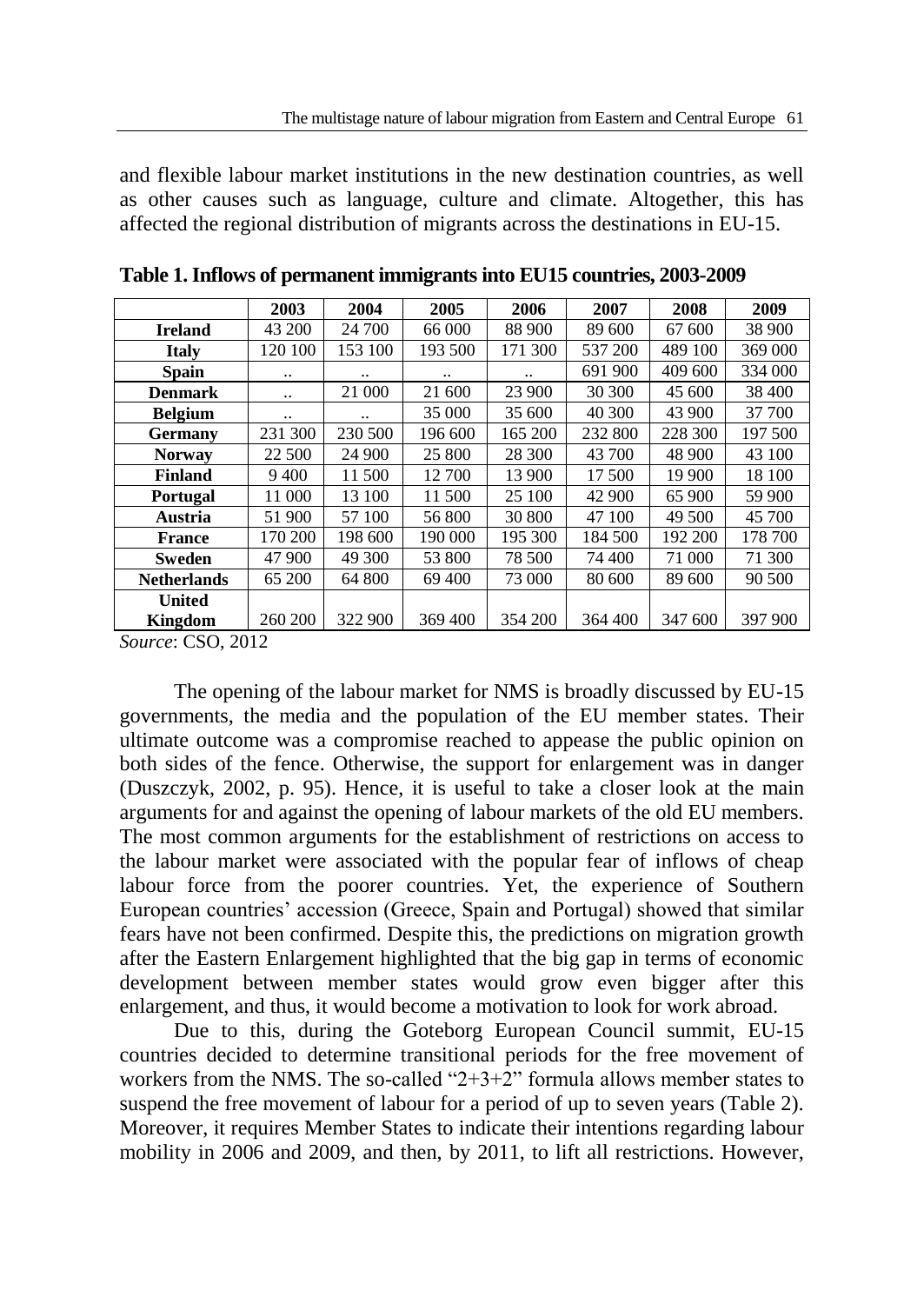with the accession of Bulgaria and Romania in 2007, the two countries were also to be covered by the "2+3+2"rule.

|            | $1st$ phase (May 1, 2004 – April 30,    | $2nd$ phase (May 1, 2006 – April            |
|------------|-----------------------------------------|---------------------------------------------|
|            | 2006)                                   | 30, 2009)                                   |
|            |                                         | EU-15 countries                             |
| Austria    | labour market access restricted;        | labour market access restricted; skilled    |
|            | immigration contingents;                | workers admitted in case of favourable      |
|            | provision of services restricted        | labour market conditions since January 1,   |
|            |                                         | 2008; provision of services in certain      |
|            |                                         | sectors restricted                          |
| Germany    | labour market access restricted;        | as in the first phase, although there is no |
|            | limited number of work permits for      | labour market test for certain engineers    |
|            | seasonal workers and project-tied       | from 15 October 2007                        |
|            | workers granted; provision of           |                                             |
|            | services restricted in specific sectors |                                             |
|            | (construction, cleaning, etc.,)         |                                             |
| the United | access to labour market granted, but    | as in the first phase                       |
| Kingdom    | obligation to register for work and     |                                             |
|            | residence permits; work permits         |                                             |
|            | issued for limited time; safeguard      |                                             |
|            | clause applies                          |                                             |

# **Table 2. Transitional Arrangements for the free movement of workers from the NMS-8 to the EU-15 and other EEA member states**

*Source*: Fihel et al. 2007

Only few EU-15 countries, including Ireland and Great Britain, did not take the advantage of the possibility to limit EU-8 citizens' access to their national labour markets. Other countries, at the time of accession, kept their restrictions. In response, Poland introduced limitations on the citizens of those countries (they were abolished in January 2007).

Over time, the positive impact of migration on the economy and labour market in countries such as Great Britain, or Ireland convinced other states to open their labour markets as well. Gradually, the three countries mentioned above were joined by others: Finland, Spain, Portugal and Greece abolished restrictions after two years in May 2006, Italy in June 2006, and the Netherlands in May 2007. Luxembourg is also opening up its labour market to Poles and citizens of other states which joined the EU on May 1, 2004 (Rzeczpospolita, October 6, 2007).

The above-mentioned countries repeatedly stressed the advantages arising from the opening of labour markets, filling its gaps, particularly. However, for such countries as Austria, Belgium, Denmark, France and Germany, there were not sufficient arguments to cancel their limitations on the A-8 labour force, mainly because of their geographical proximity to poorer countries in which emigration was cheaper and therefore, simplified the decision to emigrate.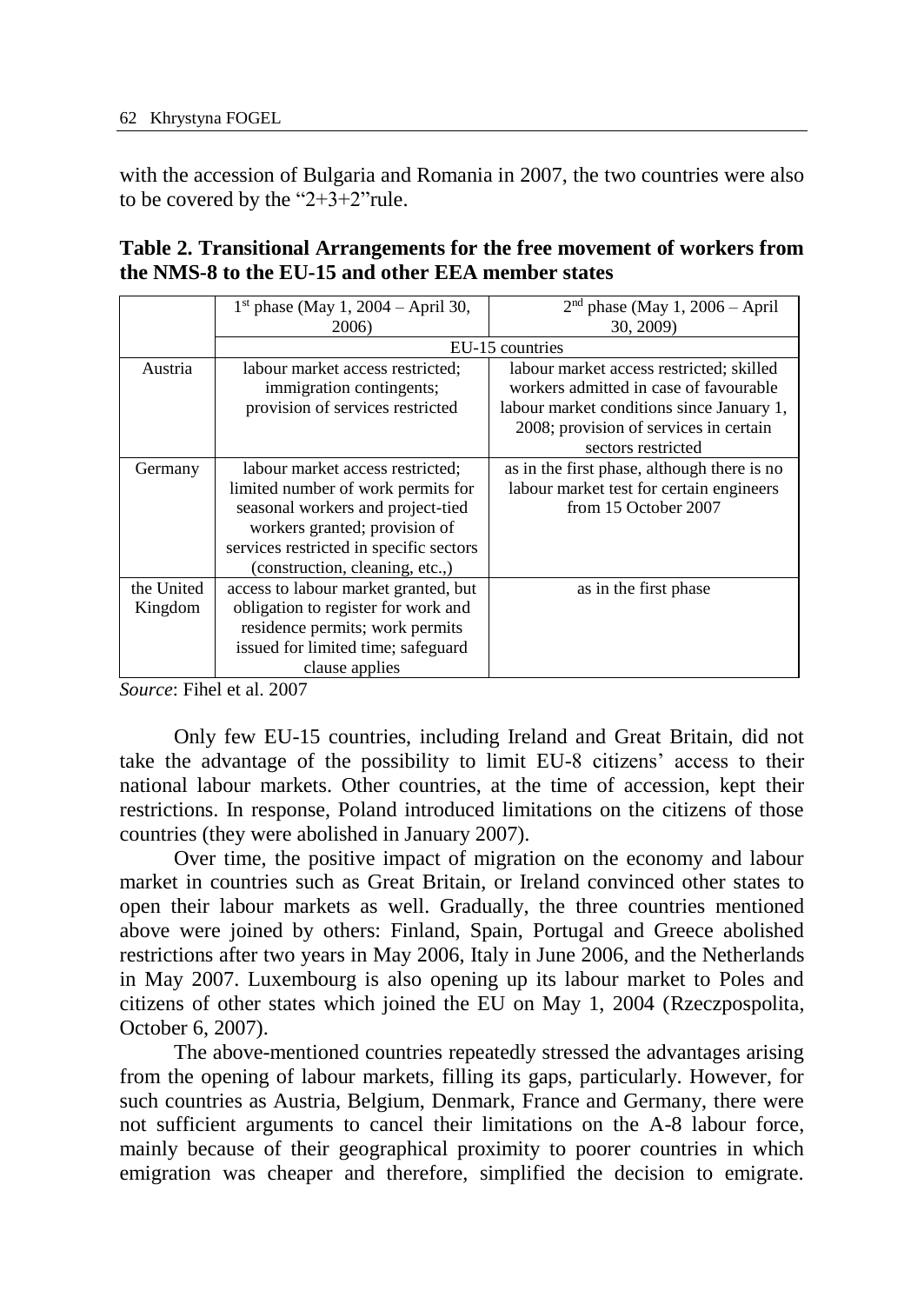Evidence in support of this thesis was provided in statistics, showing that 80% of Central and East European migrants would specifically come, after the fall of the Iron Curtain, to Austria and Germany. According to some German observers, the opening of the local labour market would cause a flood of unskilled Eastern Europeans as those who were better-skilled had already gone to countries such as Great Britain or Ireland (Gazeta Wyborcza, August 6, 2007). An important role in the debate was also played by the trade unions which opposed the liberalisation of immigration regulations.

In September 2007, the German government decided to loosen access restrictions for highly skilled immigrants, as well as for the foreign graduates from German universities (Gazeta Wyborcza, September 19, 2007). At the same time, national politics (or in other words the wish to please the voters) caused politicians in some countries (particularly Austria and Germany) to extend the transitional period as long as possible under the Accession Treaty, i.e. to 2011 (Niklewicz, 2006).

However, Great Britain and Ireland decided to introduce a registration requirement for EU-8 workers. In Great Britain, the system was called the Workers' Registration Scheme (WRS) and was established shortly after the government was criticised for not having effective instruments to monitor and control migration (Home Office, 2004).

Moreover, as a result of public pressure, and in view of Germany's decision to impose temporary labour market protection measures, Great Britain introduced restrictions on immigrants' access to the national social security system. Immigrants were able to apply for the selected social security benefits (such as unemployment benefits) only after having worked for at least 12 months and provided that they could confirm their resident status) (Institute for Public Policy Research IPPR, 2006, p. 6).

It was also one of the central priorities of the 2007-2010 Action Plan and the new phase of the Lisbon Strategy (2008-2010) which aimed to make the European Union the most competitive economy in the world and to achieve full employment by 2010. These include numerous provisions aimed at facilitating and structuring worker mobility by providing more guarantees for both employers and employees.

The selective enforcement of limitations on migration during the transitional periods had two effects. Firstly, the existing limits have hindered migration in such a way that the total migration into the EU was much lower than in the case of a EU-wide enforcement of the Community Law for the free movement of labour. Secondly, migration flows have been distracted from the preferred destinations towards countries which opened their labour markets immediately after the EU Eastern enlargement.

Other reasons which might have influenced the regional allocation of migration flows from A-8 after the EU enlargement are socially-related. Those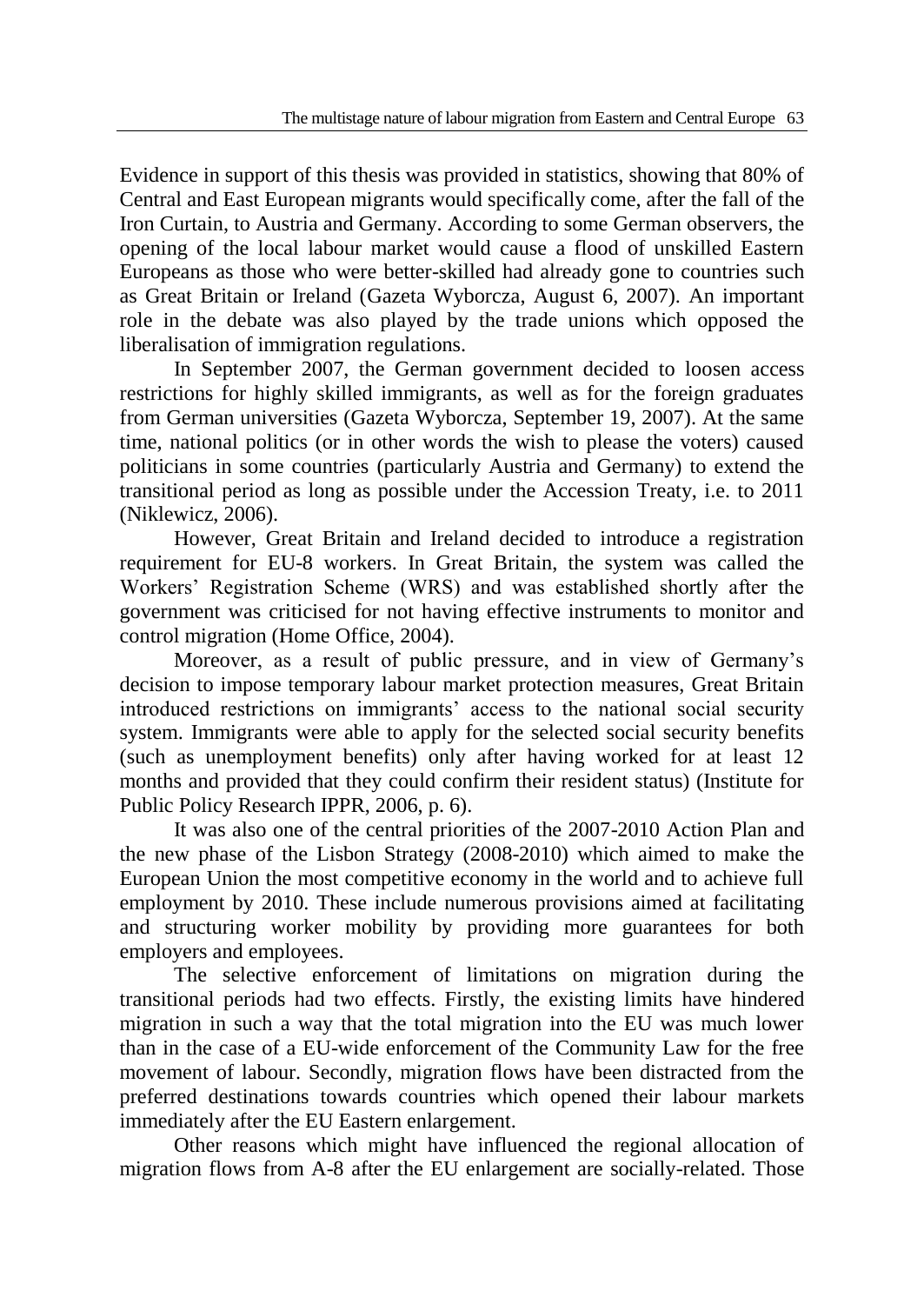are, for instance, the English language, geographical proximity, historical, cultural and ethical similarities etc. The social and psychological costs of moving to an unfamiliar environment play an important role. Moreover, they affect the structure of migration. In the past, geography played an important role in explaining the dimensional distribution of migrants across the EU member states (Hille and Straubhaar, 2002). However, the role of geographical distance in migration costs tends to decline with the appearance of low-cost flights. Lowbudget air transport has two important effects on migration especially in the European context; firstly, the role of fixed costs in transport increases while the role of variable costs declines. As a result, the impact of geographical distance decreases. Secondly, due to high fixed costs, transport costs tend to decline with an increasing migrant community. Consequently, transport costs become dependent: the more migrants settle in a certain location, the lower the migration costs.

#### **2.2. Multistage migration model**

In this chapter, we would like to investigate the interdependence of migration flows from the countries that have become the immediate neighbours of the EU after the enlargement as well as to highlight the character of migration from those countries.

Estimates from simulations (Boeri and Brücker, 2001) prior to the EU enlargement in 2004 suggested that the foreign population originating in Eastern Europe countries, particularly in Ukraine, residing in the NMS rose by 18% after the enlargement. The net migration inflows in the EU would start to increase immediately and reach their highest levels in 30 years after the opening of the market. The scale of the outflow from this simulation turned out to be rather unrealistic, given that about 2 million Poles alone had migrated by 2007 (shortterm movement) calculated per year. Transitional limitations on free mobility were imposed, as a result, in a leading role in the reception of NMS migrants which was taken up by the countries opening their labour markets immediately. As to the share of labour migrants, the simulations were too pessimistic, as more than 80% of Polish migrants turned out to be labour migrants. Although concerns about a burden that will fall on the state welfare of receiving countries dominated the public debate, a strong demand for labour during prosperous years created a very important arrowing factor for NMS workers. Gradually, all EU members lifted their restrictive measures. The greater dispersion of NMS across EU15 countries was to become an unexpected outcome; however, this 'natural experiment' was interrupted by the 2008 economic crisis.

The migration flows in Poland are still largely outward; moreover, they have increased steadily during the last decade, especially since the country's accession to the EU in May 2004. It is difficult to obtain precise figures on emigration as most people do not declare their emigration. The national Labour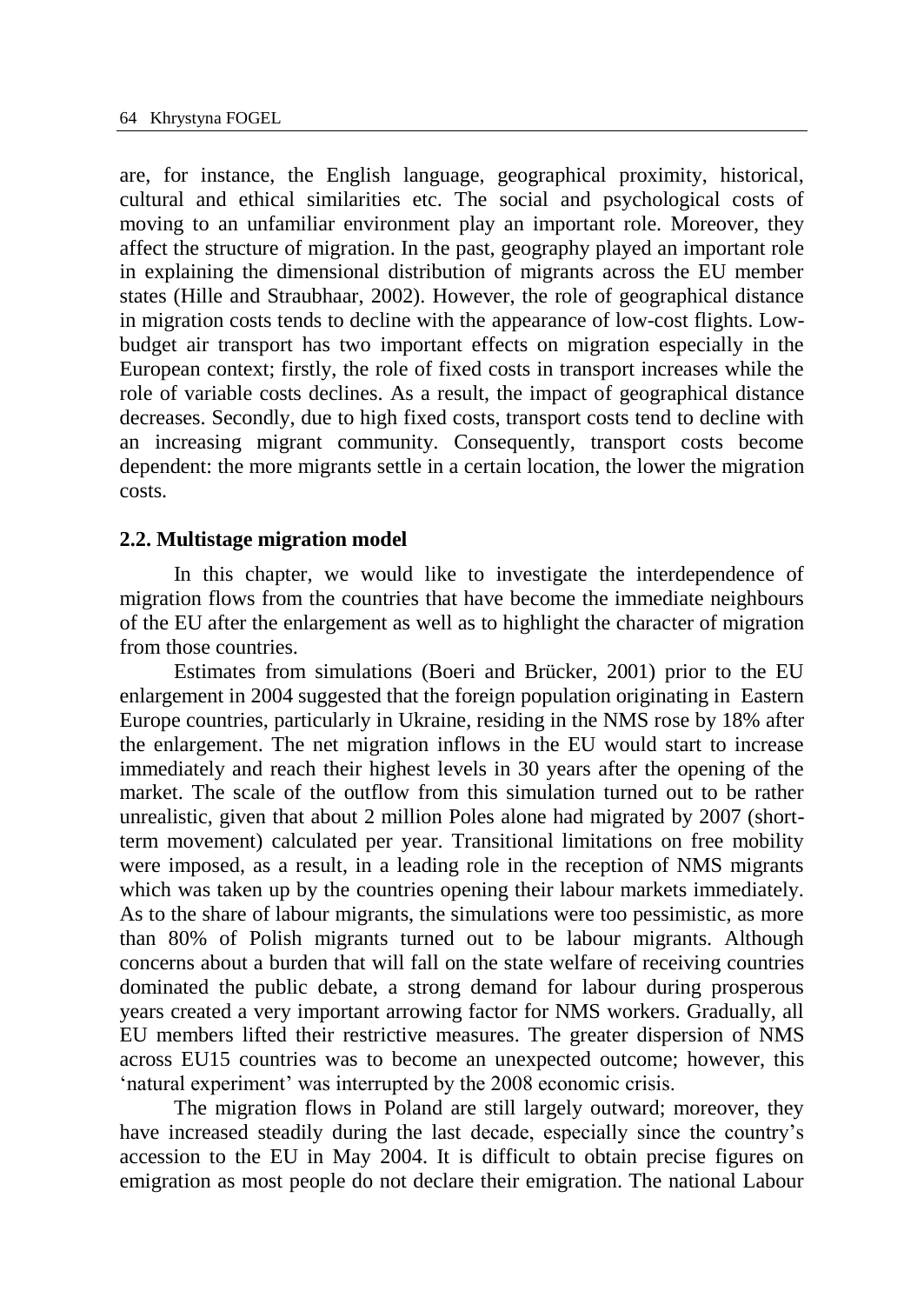Force Survey provides a lower-bound estimate of about 537000 Poles who had been abroad for more than two months in the second quarter of 2007, which demonstrates growth by 38% compared to the same quarter of 2006.



**Figure 1. Inflows of foreign population by nationality - Germany**

**Figure 2. Inflows of foreign population by nationality - United Kingdom**



*Source*: International Migration Outlook 2013 – OECD 2013

About half of these Poles were abroad for more than 12 months. Thus, the post-accession labour emigration has been disproportionately female, younger and better educated. The main destinations are the UK and Ireland, although migration to Germany, Norway and Sweden has also been high. With the

*Source*: International Migration Outlook 2013 – OECD 2013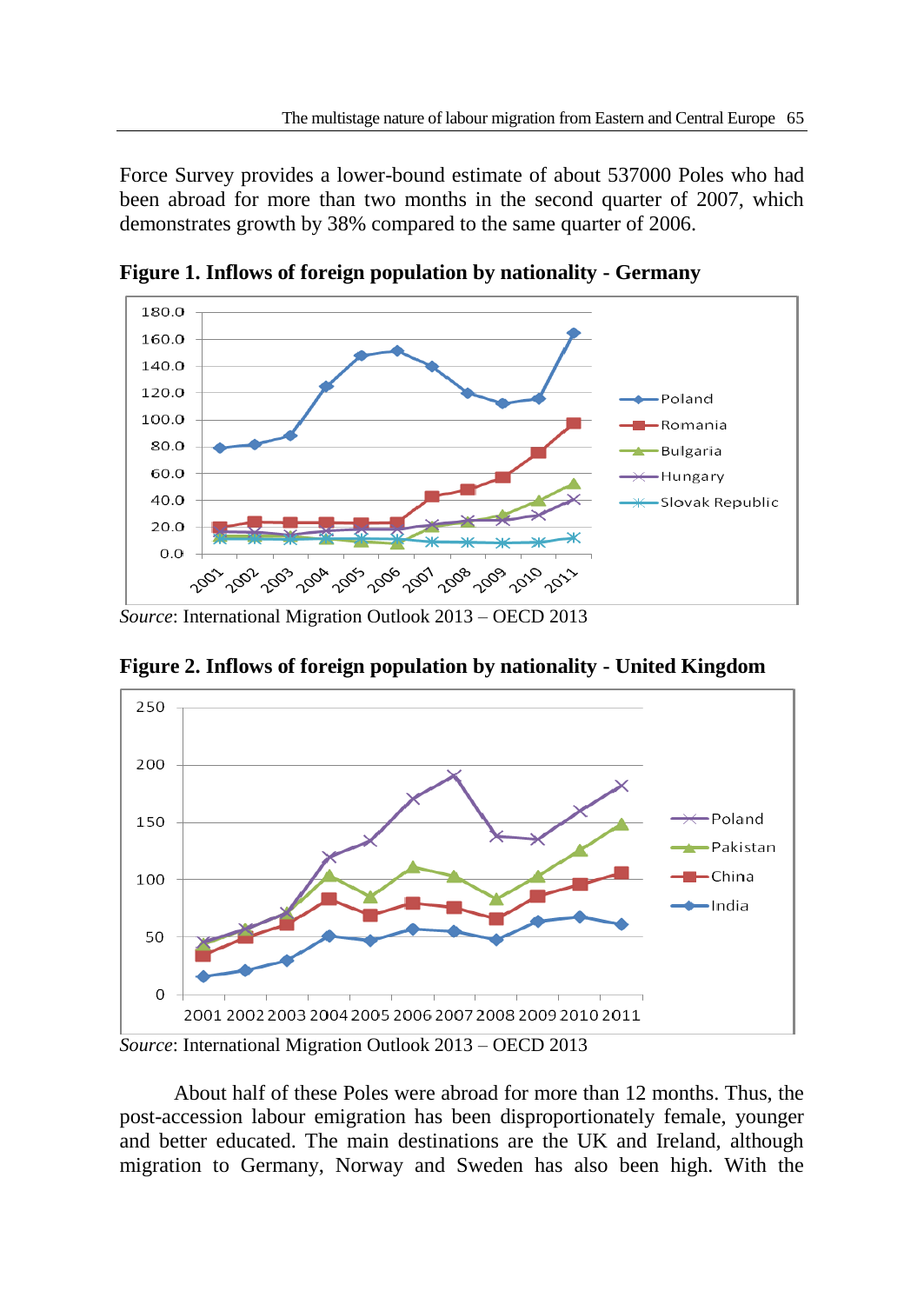ongoing growth of the Polish economy, together with the improving exchange rate and rising wages, there are some signs of a slowdown of emigration in the second half of 2007.

Compared to other OECD countries, migration movements are of a rather limited importance in Hungary. This appears to be the case for both in- and outflows, although the current registration system is not designed for monitoring long-term emigration. Immigrants account for less than 2% of the population, and the vast majority of these are Hungarian speaking. After the numbers reached their highest in 2005 with an inflow of almost 25 600 foreign nationals, immigration to Hungary decreased by 14% to about 19 400 in 2006. In spite of a strong decline in recent years, Romanians remain the main nationality concerned (about 6 800, compared to more than 12 100 in 2004), followed by the Ukrainians. The Chinese are now the third most important nationality among the inflows, following a strong increase (almost 1 500 in 2006, compared to about 550 in 2005). As we can see, the EU-enlargement in 2004 did not have any significant influence on the immigration flows from neighbouring countries. Consequently, in this case, there is no interdependence of migration after the EU enlargement, both from Hungary to Western Europe and to Hungary from the neighbouring countries, in particular Ukraine.



**Figure 3. Inflows of foreign population by nationality - Hungary**

*Source*: International Migration Outlook 2013 - OECD2013

As we can see from Figure 4, the biggest amount of international migrants in Poland is represented by Ukrainians. The time period from 2001 until 2004 marked the significant increase in the number of immigrants from Ukraine. After the 2004 Enlargement, we have witnessed migration from neighbouring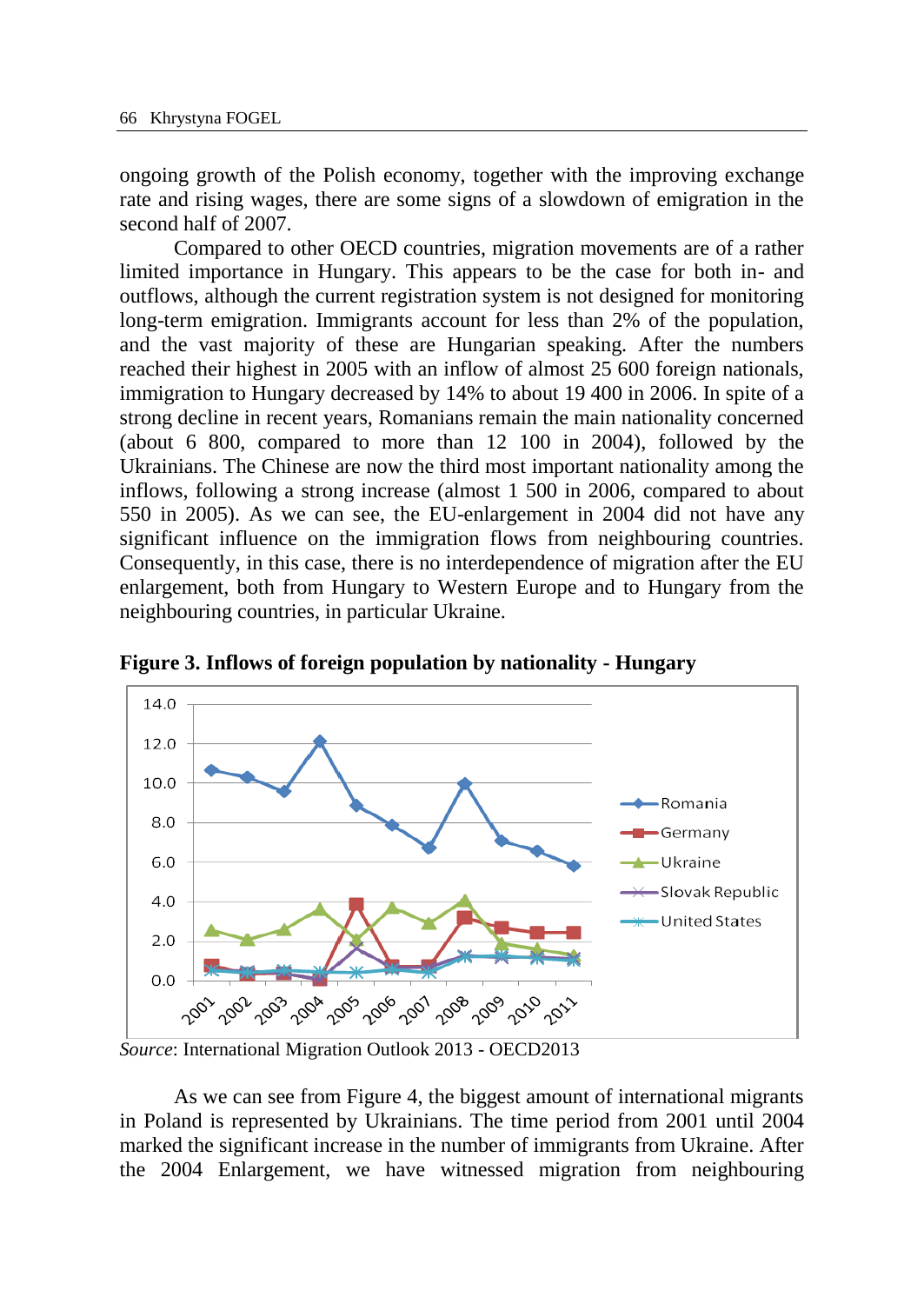countries at its peak. However there are no noticeable changes in the number of immigrants from other neighbouring countries of Poland, for instance, from Belarus. The migration processes which took place in Germany at the beginning of 2005, as well as in 2007, should also be taken into account. The explanation for the first increase in migration can be found in the historical precedent of migration from Poland to Germany in the 90's as it has already been mentioned above, when more than 200 thousand workers from Poland were annually employed in Germany. Almost 20% of these workers remained in the country on a long-term basis and, eventually received German citizenship. After Poland joined the EU, a number of them returned.



**Figure 4. Inflows of foreign population by nationality - Poland**

Consequently, we can conclude that the EU enlargement, together with the establishment of free movement of labour and the increased migration flows from Poland, provoked labour migration from Ukraine as a neighbouring country. This means that migration had a multistage character and that there is interdependence of labour force movement from Poland to the UK and Germany, and from Ukraine to Poland.

The multistage nature of migration flows can be divided into 3 stages. The first stage distinguishes among the migration flows before 2004. The main tendency of this stage is the latency of migration flows, i.e., invisibility, which means gradualism: there were no significant economic and institutional changes that could lead to mass migration from the case study countries.

Figure 5 shows the filled and empty circles denoting occupied and vacant spaces which attract migrant workers from one country to another.

*Source*: International Migration Outlook 2013 - OECD2013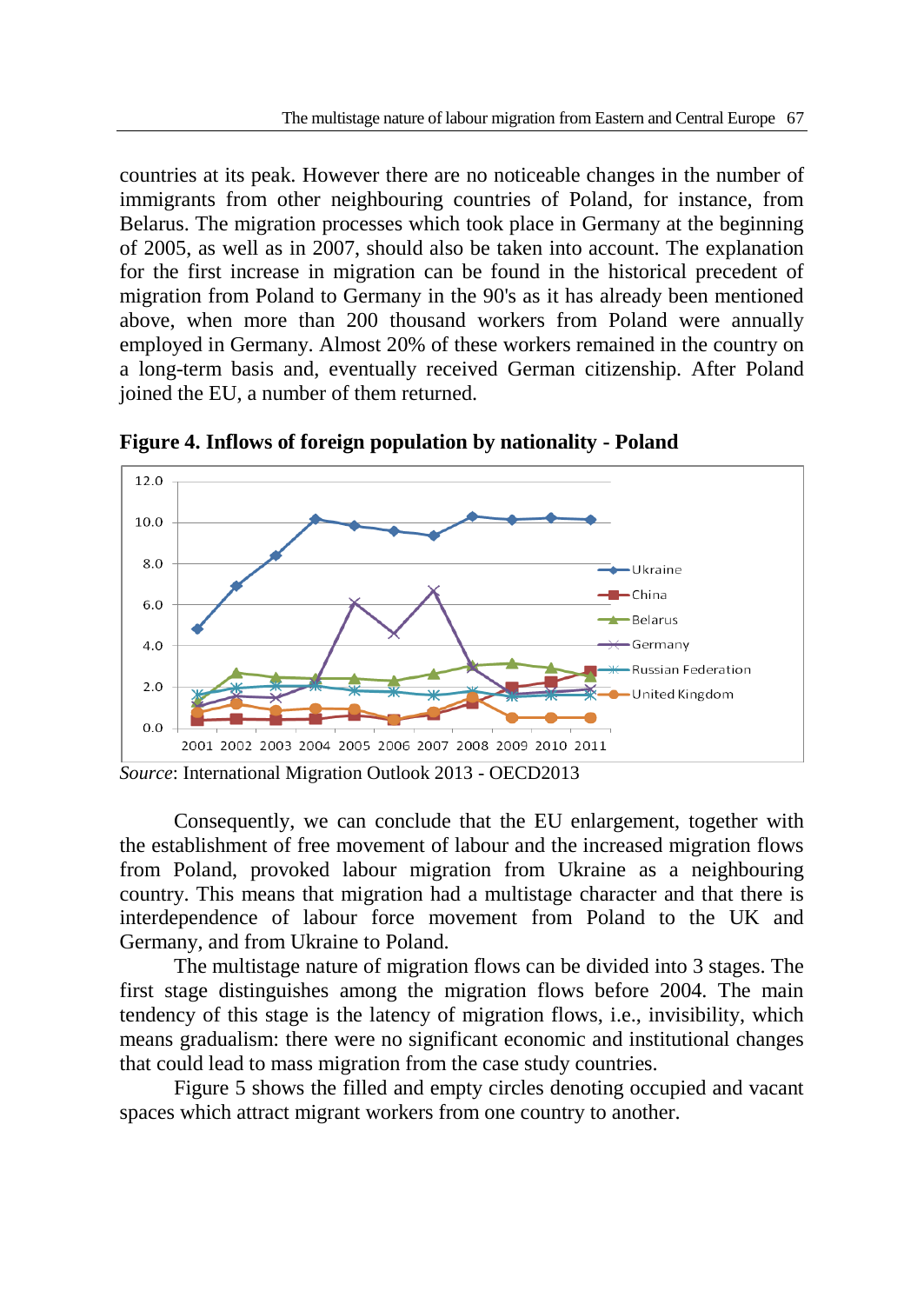

FU

a) First stage (up to 2004): latent labour labour migration

b) Second stage (after 2004): sharp Polish and latent Ukrainian labour migration



c) Third stage (after 2006): permanent Polish and sharp Ukrainian labour migration



*Source*: own representation

The second stage covers the period after accession. It is characterised by a sharp increase in the migration of the nationals from the new EU member states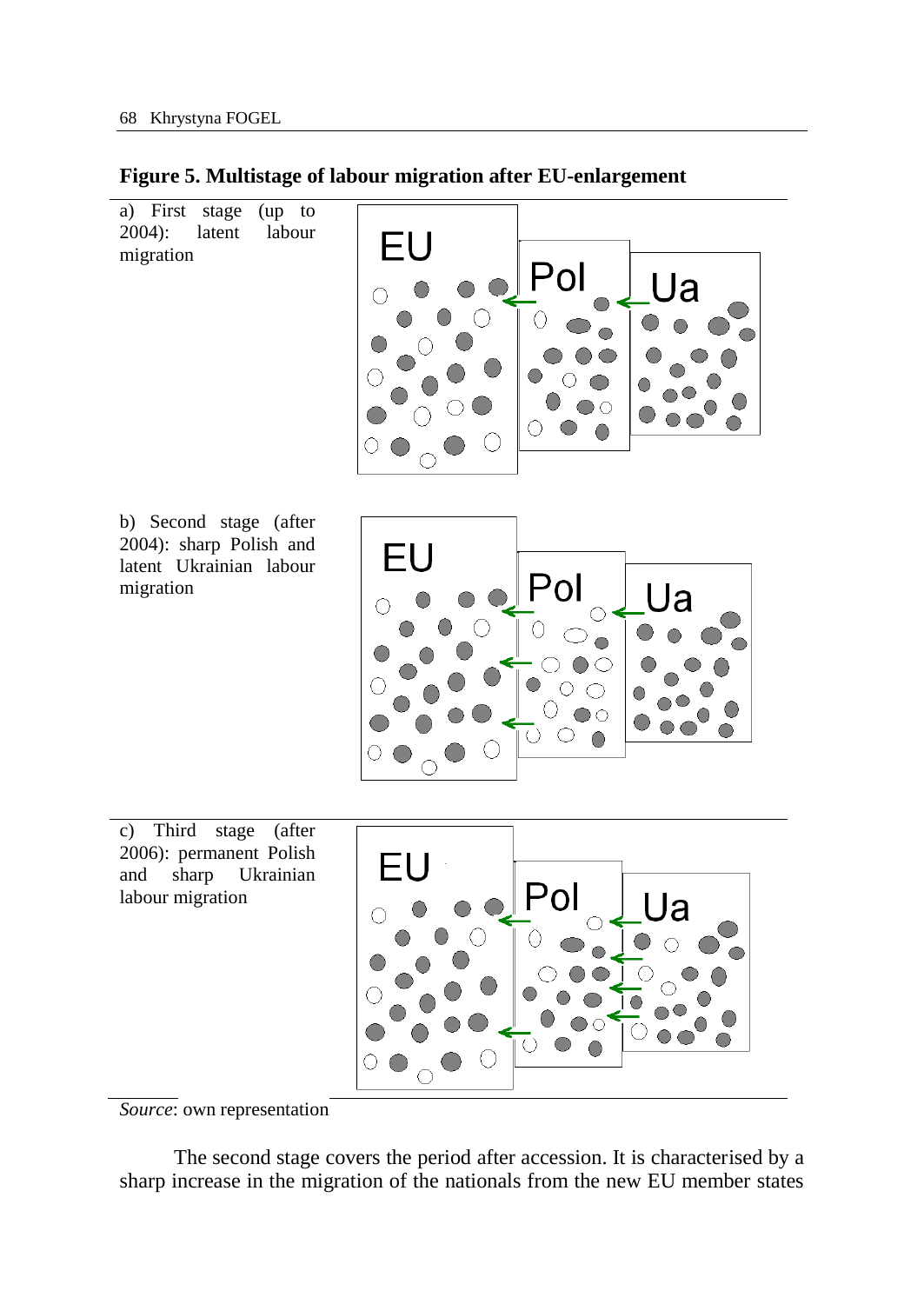to the EU-15 and a continuing latency migration from third countries. Such conclusions can be drawn from our research, including regression estimations of economic factors which have been conducted by Least Squares Method (NLS and ARMA). As mentioned above, the driving force for migration flows lies in both economic and institutional factors. Considering regression estimates, we concluded that the migration from Poland to Germany mostly depended on such economic factors as GDP per capita in Germany, as well as unemployment rate in Poland, unlike the situation with the UK, where the economic performance had no direct significant impact on migration from Poland. In this case, the EU enlargement to the East, together with the adoption of relevant documents on the free movement of workers from new EU countries, has played a major role in the migration pattern even though this process was only completed in 2011.



**Figure 6. Multistage labour force migration**

*Source*: own representation

Regarding the migration flows from Ukraine, Figure 2 shows that migration continued to be more latent. According to some data, we can observe a 30-40% increase in migration from Ukraine to Poland after EU enlargement. But as a result of regression estimation, we can conclude that the labour migration from Ukraine was only affected by economic performance both at home and in Poland. Migration growth can be clearly observed, but it is still questioned whether this migration began immediately after the enlargement or after a while,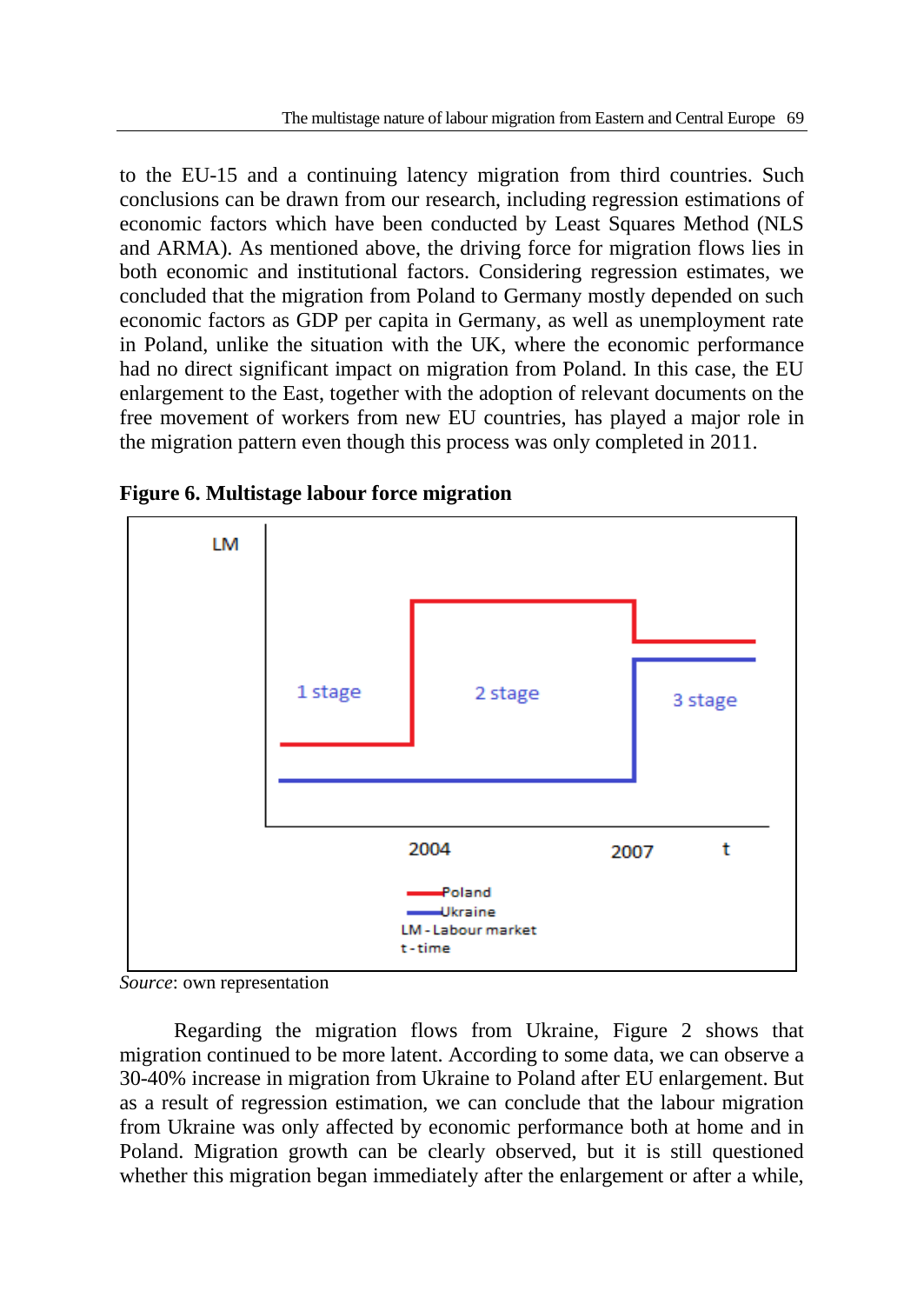namely in the  $2<sup>nd</sup>$  or  $3<sup>rd</sup>$  stage. The problem with appreciating this issue is based on the lack and unreliability of data on Ukraine: there is a high probability of illegal migration which can distort the results of evaluation, as well as seasonal migration, due to the proximity of Polish borders.

In the third stage, we can see the gradual and permanent nature of migration from Poland and sharp labour migration from Ukraine which was caused by a drastic increase in job vacancies in Poland, formed as a result of mass emigration in previous years.

#### **2.3. Estimation of economic migration drivers**

The amount of literature which analyses the international labour migration (ILM) is rather sizable. It demonstrates that the theory of international migration flows has different definitions for the key factors which influence workers' decision to migrate. However, most of them focus on the difference in the expected income between the donor country and the recipient country, as well as on the labour market situation. However, these theories cannot fully describe the patterns of ILM. The comparative analysis of a number of theories and the results of empirical tests give us reasons to believe that the ILM is a complex phenomenon which has not only economic, but also political and social dimensions.

The income gap between EU-15 and the new member states from Central and Eastern Europe is significantly larger than in the past accession rounds. Applying the purchasing power parity standards (PPS), Eurostat (2008) estimates the GNI per capita in the ten new CEE member states (NMS-10) at 48 per cent of that in the EU-15 in 2007. The GNI per capita of the eight new member states (NMS-8) which joined the EU in 2004 amounted to 53 per cent at PPS in 2007, and that of Bulgaria and Romania to about 34 per cent of that in the EU-15 at the same time. The PPS estimate of the per capita GNI of candidate and potential candidate countries by Eurostat amounted to 38 per cent of the respective level in EU-15, so that the income gap between EU-15 and NMS-2 resembles roughly that between EU-15 and candidate countries.

These flows have boosted the UK and Ireland's economies. Studies from academia, government, and business have shown that employment is rising; skill shortages are being filled and inflation is kept low.

The experience of the first phase of the transitional arrangement which was provided for the liberalisation of the labour markets of the EU-15 countries has shown that the waves of fear of migration flows from A-8 were but an overstatement. Therefore, we can say that by 2011, (the end of the transitional period) all EU-15 countries have completely abolished all restrictions on the movement of workers from A-8 countries. This process has also finished for such new EU countries as Bulgaria and Romania at the beginning of 2014.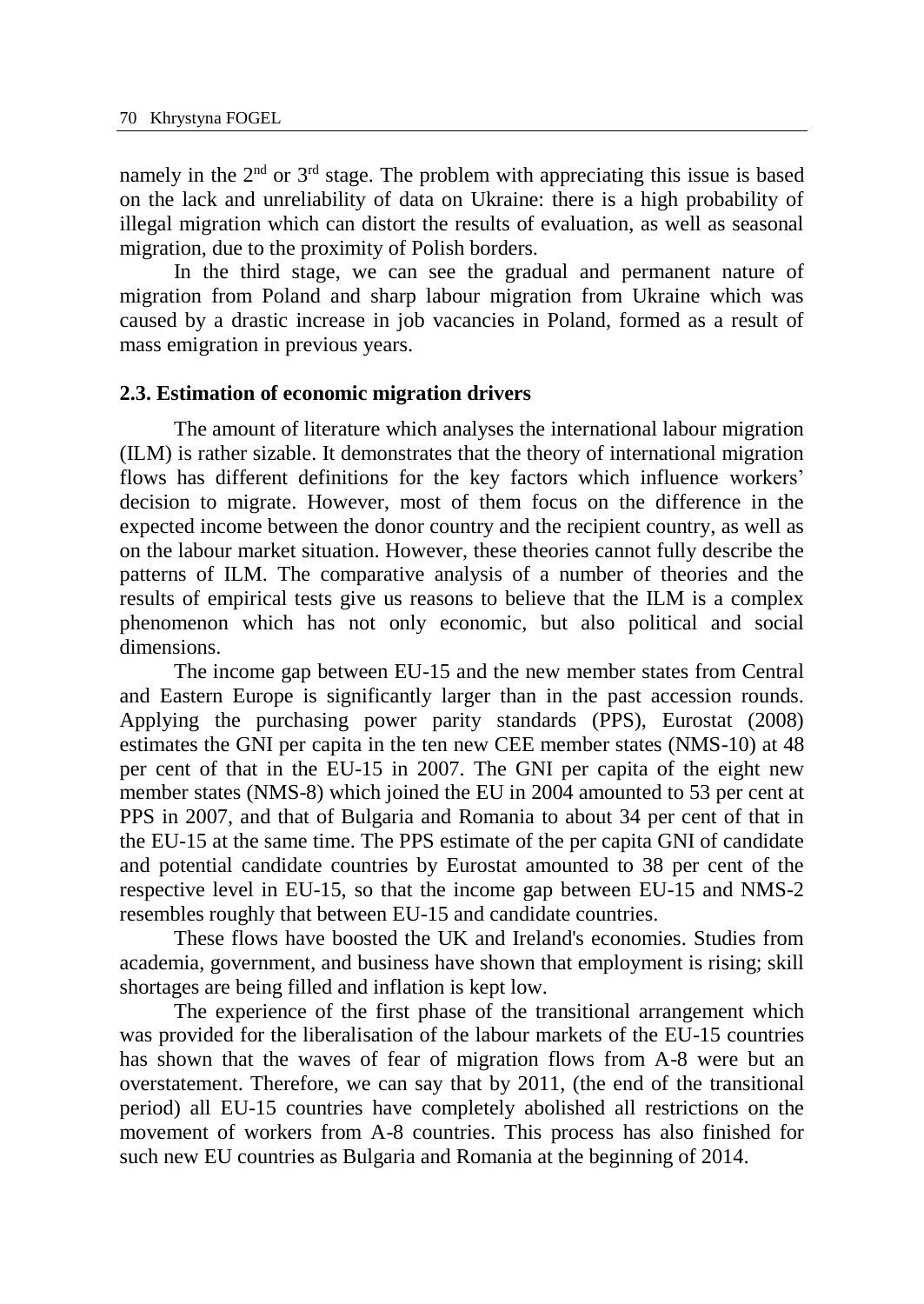Before the EU enlargement, a series of assessments have determined the potential of migration between EU-15 and EU accession candidate countries. It was found that, in case of a complete removal of barriers of the international labour migration, about 1-2.5 million workers from the new EU member states could be employed in EU-15. However, the impact of the EU enlargement on the general dynamics of migration flows (including third countries) and on EU-25 has not yet been researched.

|                        | 2003                 | 2004   | 2005   | 2006   | 2007   | 2008   | 2009    |
|------------------------|----------------------|--------|--------|--------|--------|--------|---------|
| <b>Czech Republic</b>  | 57 100               | 49 700 | 55 900 | 63 000 | 98 800 | 71 800 | 39 000  |
| <b>Hungary</b>         | 19 370               | 22 160 | 25 580 | 23 570 | 22 610 | 35 550 | 25 5 80 |
| <b>Slovak Republic</b> | 4 5 6 0              | 7920   | 7670   | 11 310 | 14 850 | 16 470 | 14 440  |
| Slovenia               | 8010                 | 8 600  | 13 290 | 18 250 | 27 500 | 28 060 | 27 390  |
| Poland                 | 30 330               | 36850  | 38 510 | 34 210 | 40 640 | 41 830 | 41 280  |
| <b>Estonia</b>         | $\ddot{\phantom{0}}$ | 760    | 980    | 490    | 1950   | 1930   | 2 2 3 0 |

**Table 3. Inflows of permanent immigrants into the A-8 countries, 2003-2009 (in thousands)**

*Source*: International Migration Outlook 2013 - OECD 2013

Currently, every country in the EU retains its own system of regulation of labour immigration from third countries. However, this could become a premise for EU countries to harmonise their immigration rules for third countries workers. Since measures are still used to develop common principles of migration policy, in the period of the EU enlargement certain formal and informal factors could contribute to the convergence of the EU migration policy.

The theory on how people make decisions whether to migrate or not often derives from a rational choice perspective, as for example, a cost-benefit calculation (Massey, 1999; Massey, 2012). Whereas the neoclassical models describe the migration decision on an individual level, the new economics of labour migration assigns it to the household strategy of risk diversification when by sending household members abroad one secures their household income (Stark and Bloom, 1985). An income equation based on expected earnings at home is compared to the expected earnings if a person moves abroad. In neoclassical economics, migration is seen as an investment in human capital, or 'investment in the productive use of human resources" (Brücker et al., 2007; Massey, 1999). According to this idea, a person will decide to migrate if the discounted return on investment (in human capital) is greater abroad than at home, in order to maximise the life-time utility function (Borjas, 2013). Income expectations, in turn, are based on wage levels and employment opportunities.

In order to study the impact of economic factors on the multistage nature of labour migration from the new EU member states, in particular, from Poland to Germany and the UK, the following equation was used: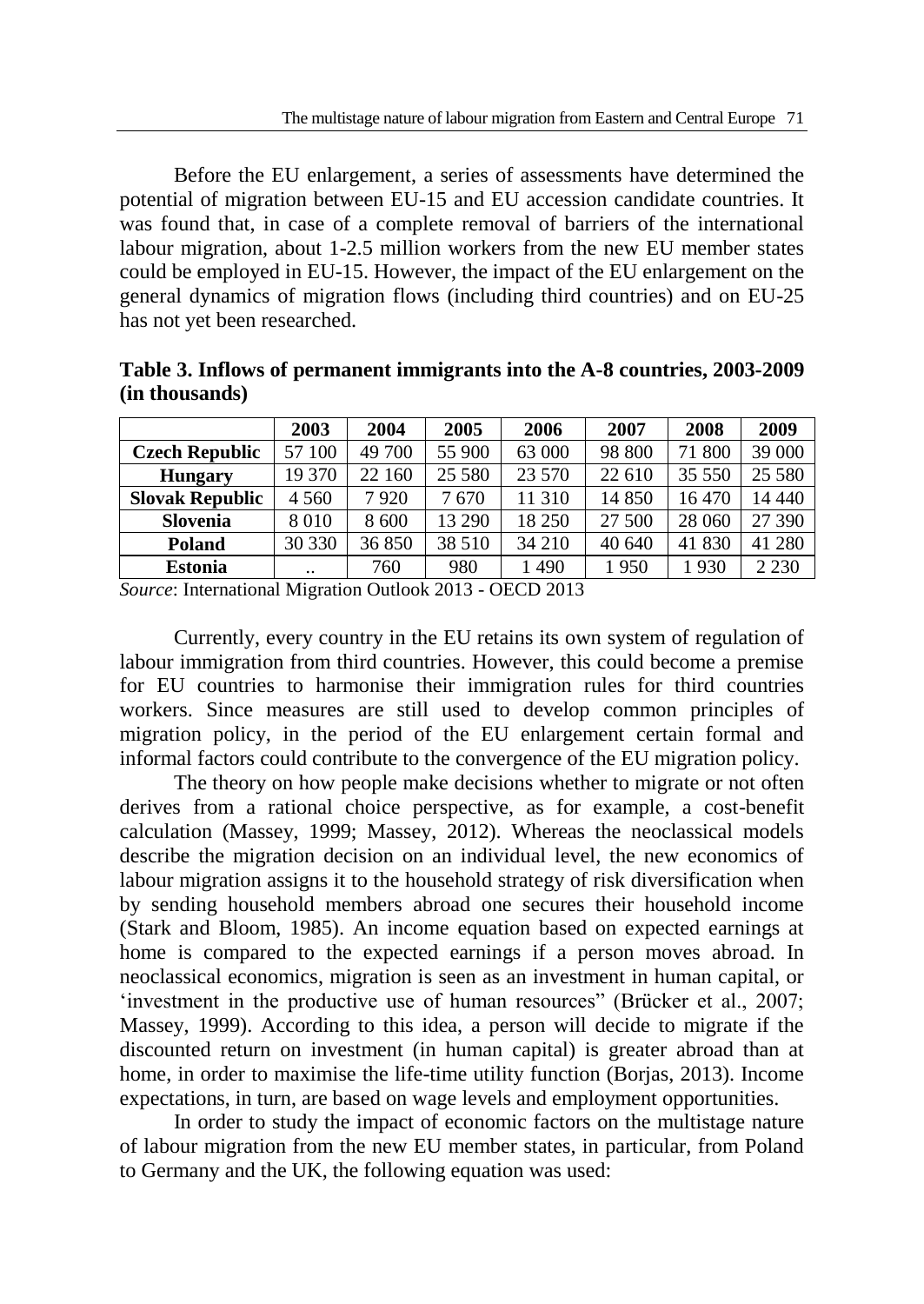*ln(FLOWSplge,pluk)=c1+c2\*ln(AVEWAGESge,uk)+c3\*ln(EMPPOPULge,uk)+c <sup>4</sup>\*ln(GDPPCge,uk)+c5\*ln(GDPPEPge,uk)+c6\*ln(LFRATEge,uk)+c7\*ln(UERAT*  $ESge,uk)+c_8 *ln(AVEWAGESpl)+c_9 *ln(EMPPOPULpl)+c_{10}*ln(GDPPCpl)+c_{11}*$ *ln(GDPPEPpl)+c12\*ln(LFRATEpl)+c13\*ln(UERATESpl)*

where *FLOWS* denotes the dependence of migration flows from economic indicators, namely: *AVEWAGES* - average annual wages, *EMPPOPUL* employment to population ratio, *GDPPC* - GDP per capita, *GDPPEP* - GDP per person employed, *LFRATE -* labour force participation rate*, UERATES*  unemployment rate, of sample countries - Poland (*pl*), Germany (*ge*), United Kingdom (*uk*) in destination from Poland to Germany (*plge*) and from Poland to UK (*pluk*). The equation covers the period from 2002 to 2012. In the estimation logarithms of these indicators were used.

The estimation results have shown that some variables of equations are insignificant and do not affect the results, i.e. the dependence of migration flows. Consequently, here is the next calculation of the regression equation for migration flows from Poland to Germany:

## *ln(FLOWSplge) = 0.16675 +0.601489\*ln(GDPPCge)-0.156944\*ln(UERATESpl)*

The results of the regression equation are displayed in Table 3. According to estimates, the labour migration from Poland to Germany depends on such economic factors as GDP per capita in Germany and the unemployment rate in Poland. One can assume that the main reason for migration is the difference of economic development of both countries. An additional factor of Polish labour migration is the attractiveness of Germany as the receiving country because of the relative proximity that confirms the constant migration flows from Poland since 1992. Poland was one of the main sending countries of migrants in Europe, in particular to Germany (around 250 000 workers per year). In time, a single market was created, composed of a free trade area (for goods) with some common policies on product regulation, and freedom of movement of the factors of production (capital and labour) and of enterprise and services.

|               | Coefficient | t-Statistic |
|---------------|-------------|-------------|
|               | 0.166750    | 0.039243    |
| ln(GDPPCge)   | 0.601489    | 1.596072    |
| ln(UERATESpl) | $-0.156944$ | $-1.081463$ |
|               |             |             |
| R-squared     | 0.751215    |             |

#### **Table 4. Estimation results**

*Source*: own representation (own calculations in the programme EViews 8.0., based on data from World Development Indicators of the World Bank)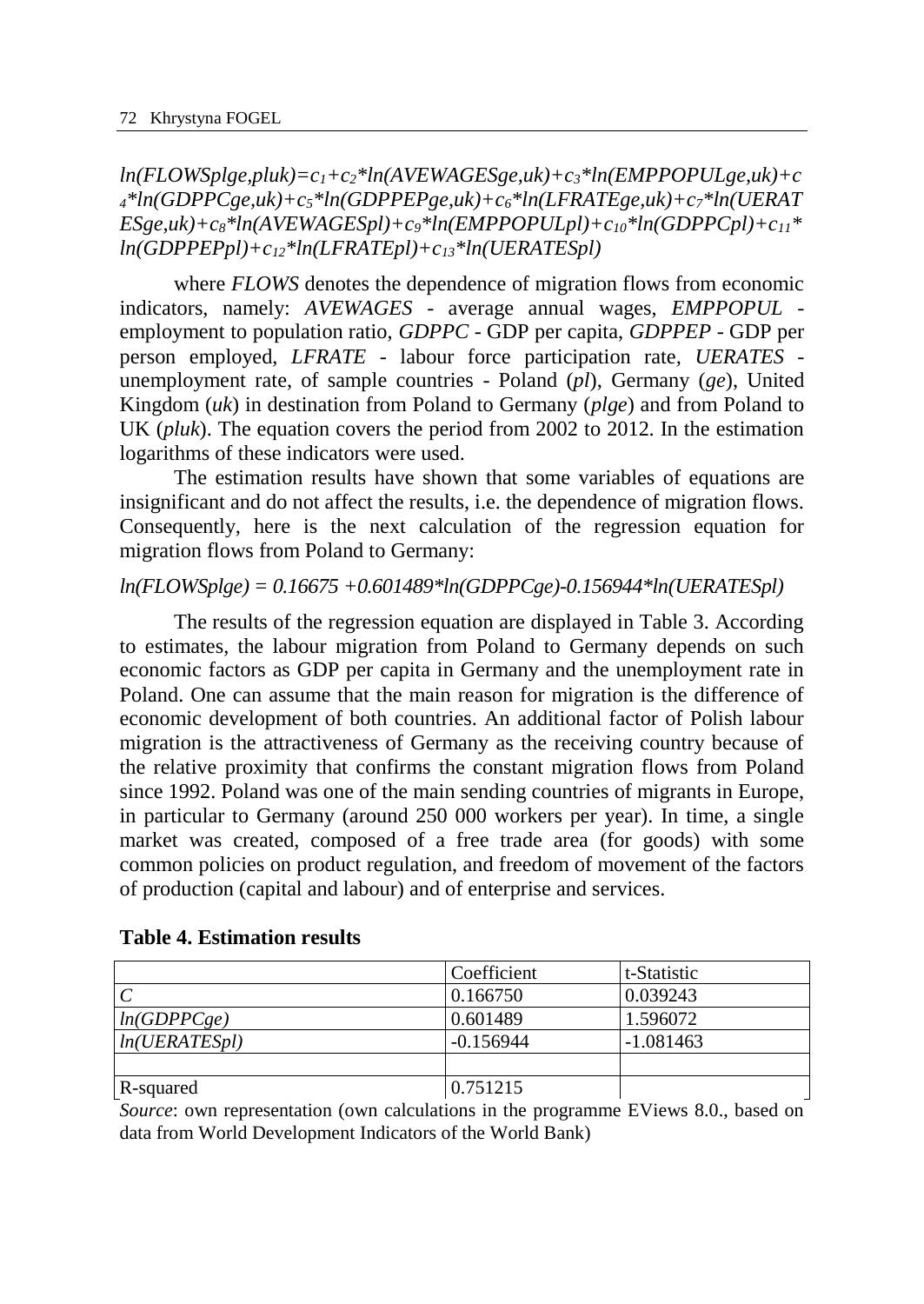Another element which explains the East-West migration from an economic point of view stems from the dual labour market theory by Michael Piore (1986). The latter explains how the countries with developed economies have an inherent demand for both low-end and specifically skilled labour, which cannot be met by the internal workforce. Therefore, foreign labour is 'demanded' or 'attracted' to work in highly developed economies, like those in Western Europe. As a consequence, migrants often end up in jobs below their skill level, resulting in a brain waste. To conclude this model, a simple demand and supply framework for labour shows that demand for labour in destination countries, on the one hand, and the oversupply of labour in source countries on the other, provide a likely explanation for migration incentives (Massey, 1999; Massey, 2012; Piore, 1986).

One of the components of migration costs which generally increases costs for most people is the risk of aversion and uncertainty. Assuming that, in general, people are risk averse – the uncertainty and risk of migration increase its cost. Risk is often focused on the employment opportunities in the expected earnings equation. Again, this cost of risk is substantially lowered by the EU market opening to the CEE countries (Brücker et al., 2007).

According to the results of the regression equation on the labour migration flows from Poland to the UK, these do not depend on the economic factors. Unlike Germany, the flow of migrants from Poland to the UK depends on the institutional factor and thus, it is directly dependent on the availability of transitional arrangements for the new EU countries between 2004 and 2007, as well as on the free movement.

According to the literature on migration theory, institutional factors, allowing or hindering people to migrate, are of very high importance in actual migration flows (Brücker et al., 2007; Martin, 2009; Martin and Taylor, 1996; Massey, 1999). A partial explanation for the rapid rise in post-accession migration resides in the regularisation of mobility to the EU15, where it was previously illegal (Budnik, 2007; Kaczmarczyk, 2010).

The immediate opening of some labour markets is only partially reflected in the number of Polish migrants and does not simply explain the scale of postaccession migration (Kahanec, Zaiceva and Zimmerman, 2009). In fact, all European destinations received more Poles since the European enlargement.

The next stage of the study is the estimation of the nature of labour migration from Ukraine to the new EU countries, in particular to Poland. The key factors which have led Ukrainians to seek employment abroad since the early 90's were the sharp increases in unemployment, falling incomes, hyperinflation, liberalisation of entry, as well as the facilitation of access to information about employment opportunities abroad. The international labour migration significantly softened the shock on the labour market of Ukraine. In late 2004 - early 2005, out of ten most attractive countries for Ukrainian emigrants, seven were EU countries.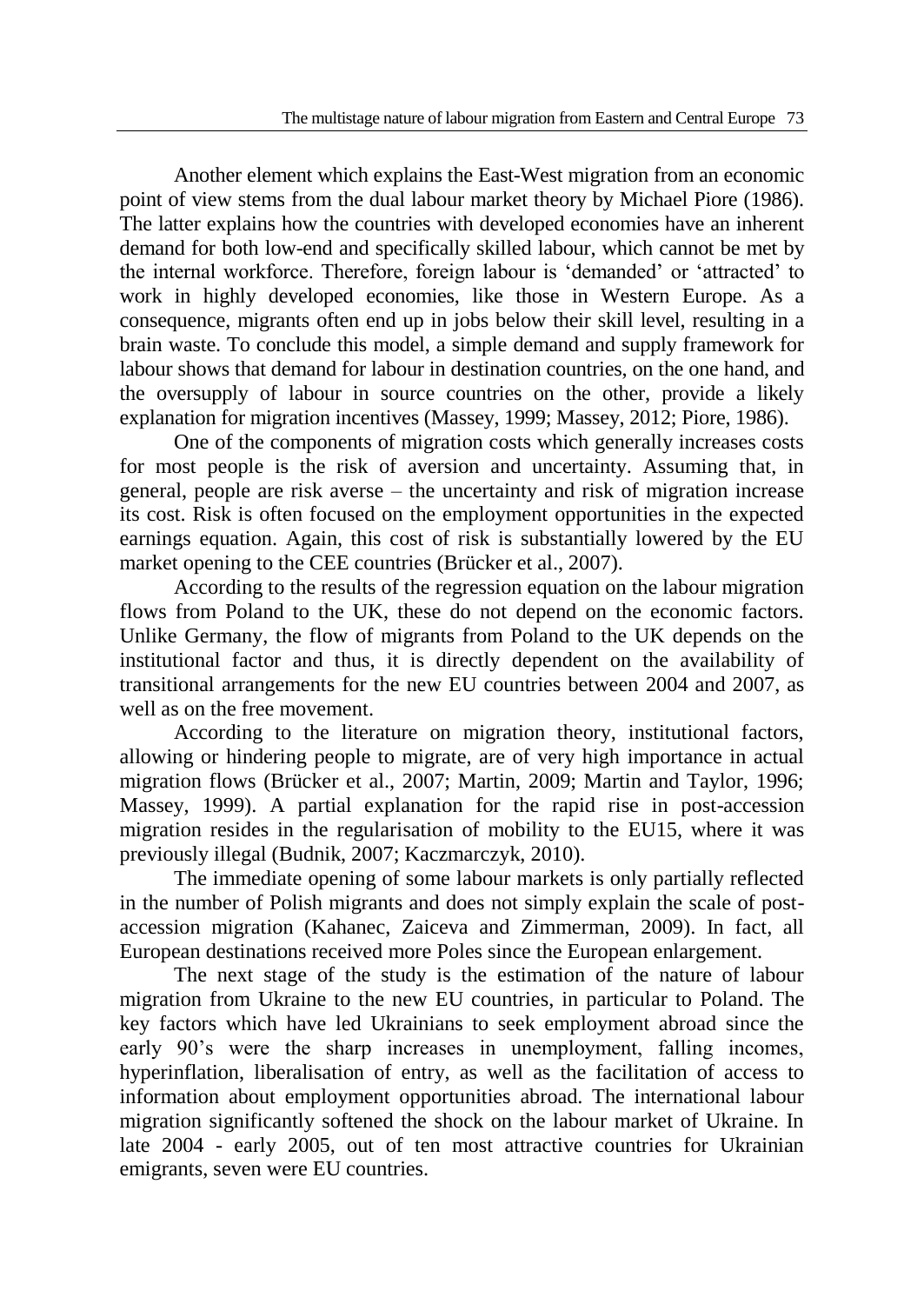Cooperation between Ukraine and EU member states in labour migration is at its lowest stage of development compared to the relationship in the movement of goods, services and capital. The labour migration from Ukraine to the EU operates under the general rules established for the third countries.

As we can see from Figure 7, the inflows of Ukrainians to Poland in the last decades are more numerous than from the other CEE, non-EU countries. Also, it should be noted that as a result of the 2004 EU-enlargement, when Poland became a part of the EU, we observed an increase in the migration flows from Ukraine by 30-40%, compared to the years prior to the EU enlargement.

**Figure 7. Inflows of foreign population by nationality. Poland 2002-2011 (in thousands)**



*Source*: International Migration Outlook 2013 – OECD 2013

The impact of the 2004 EU enlargement on the intensity and structure of migration flows from Ukraine to the EU is estimated using econometric methods for the period 2002 - 2012.

 $ln(FLOWSuap1) = c_1 - c_2 * ln(EMPPOPULua) + c_3 * ln(GDPPCua) + c_4 *$  $ln(GDPPEPua) + c_5 * ln(LFRATEua) + c_6 * ln(UERATESua) + c_7 *$  $ln(EMPPOPULpl) + c_8 * ln(GDPPCpl) + c_9 * ln(GDPPEPpl) + c_{10} *$  $ln(LFRATEpl) + c_{11} * ln(UERATESpl)$ 

where *FLOWS* denotes the dependence of migration flows from economic indicators, namely: *EMPPOPUL* – employment to population ratio, *GDPPC* – GDP per capita, *GDPPEP* – GDP per person employed, *LFRATE –* labour force participation rate*, UERATES –* unemployment rate, of sample countries – Poland (*pl*), Ukraine (*ua*), in destination from Ukraine to Poland (*uapl)*. In the estimation, logarithms of these indicators were used.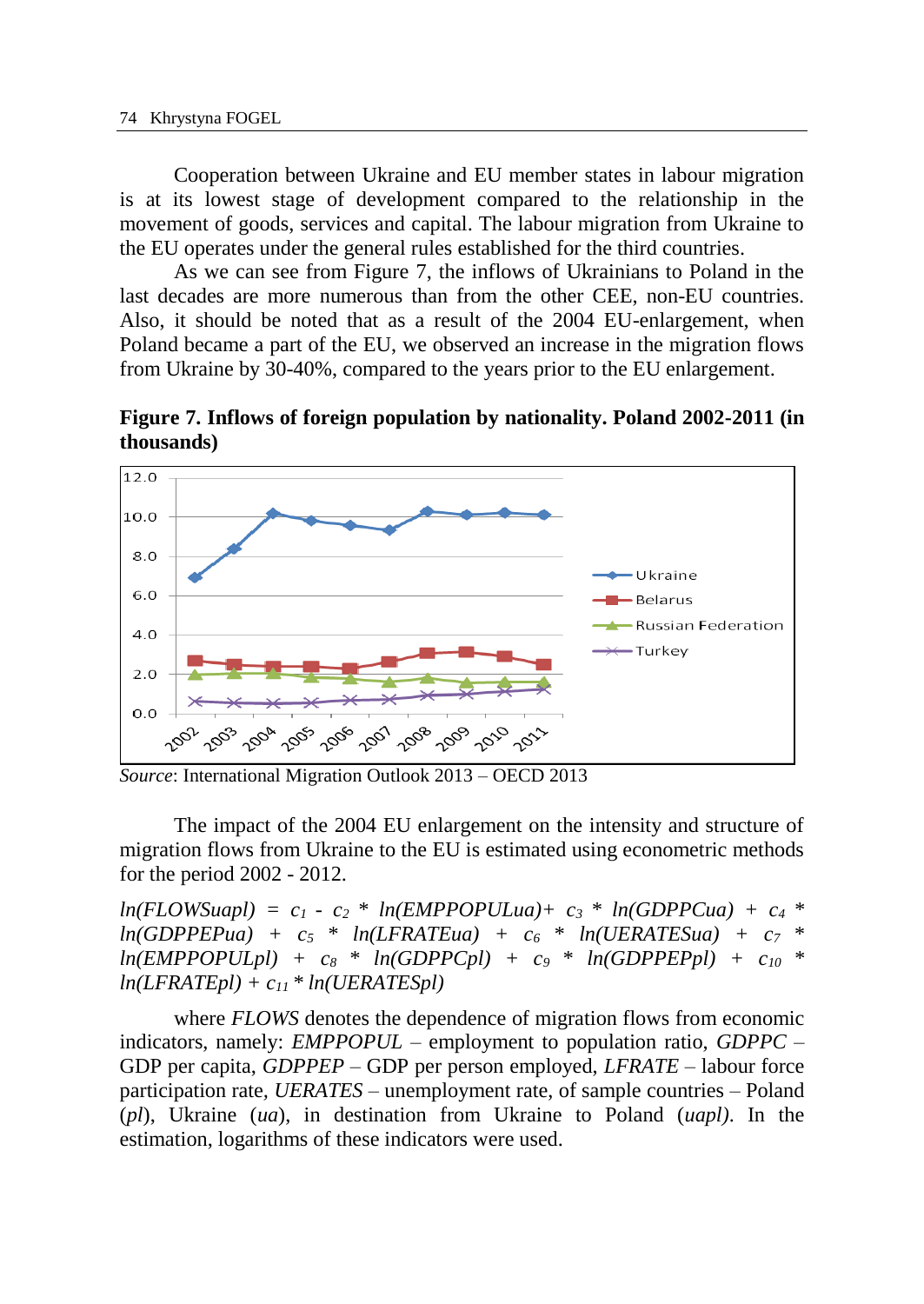As in the previous cases of study, the migration flows from Poland to Germany and to the UK, the estimation results have shown that some variables of equations are insignificant and therefore, do not affect the results, (i.e. the dependence of labour migration flows). Consequently, the next calculation of the regression equation for migration flows from Ukraine to Poland is as following:

*ln(FLOWSuapl) = -0.096 - 0.25781 \* ln(EMPPOPULua) + 0.29679 \* ln(GDPPEPpl)*

The results of the regression equation are displayed in Table 4. Consequently, we can draw the conclusion that labour migration from Ukraine to Poland depends on 2 economic factors: the employment to population ratio in Ukraine, and the GDP per person employed in Poland. This means that the growth of GDP per person employed in Poland encourages Ukrainians to migrate to neighbouring Poland whilst, at the same period of time, the indicators of employment are decreasing in Ukraine.

### **Table 5. Estimation results**

|               | Coefficient | t-Statistic |
|---------------|-------------|-------------|
|               | $-0.096002$ | $-0.066140$ |
| ln(EMPOPULua) | $-0.257810$ | $-1.181563$ |
| ln(GDPPEPpl)  | 0.296785    | 2.331323    |
|               |             |             |
| R-squared     | 0.552924    |             |
|               |             |             |

*Source*: own representation (own calculations in the programme EViews 8.0., based on data from World Development Indicators of the World Bank)

Several caveats are worth mentioning in these estimates: first, the estimates under current economic conditions are based only on few annual observations, which might be insufficient to identify the parameters of labour migration dependence on economic indicators; secondly, the migration data used for the estimates are subject to measurement error, which may bias the results in one way or another.

## **3. Conclusions**

The EU enlargement that took place in May 2004 has been a major event in the European migration. Ten new countries, with a total population of 72 million and much lower income levels joined the European Union. The combination of these two factors has established a significant debate in the academic and policy-making communities about the size of migration potential and the appropriate measures to be taken in order to avoid the negative effects of uncontrolled migration.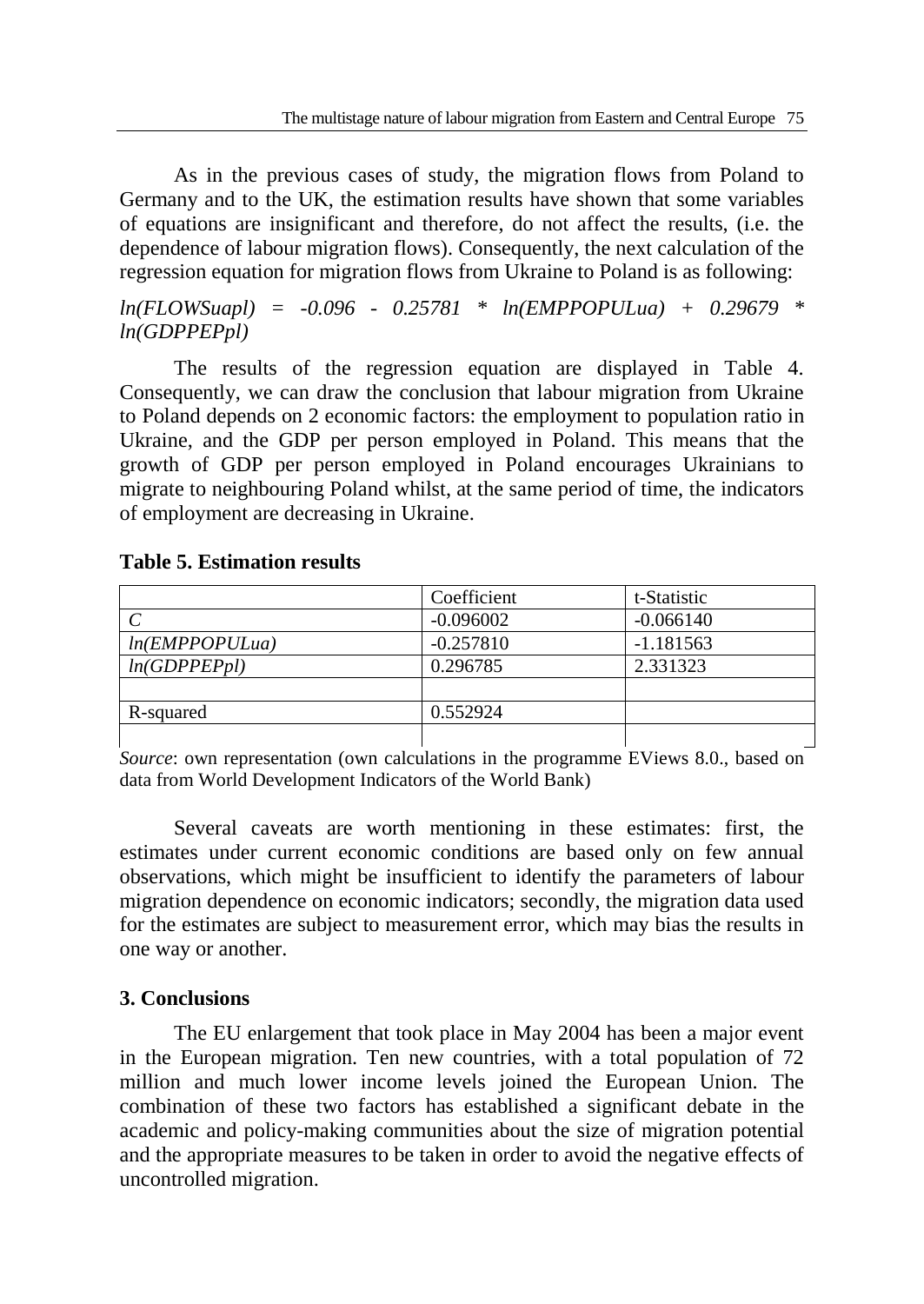Having examined the multistage nature of migration after the 2004 EU enlargement, from both theoretical and empirical perspectives, we noticed a difference between the corresponding measures which have been adopted to prevent uncontrolled migration from the theoretical level. Having analysed the historical preconditions of previous migration in incumbent members, we have found that the implementation of restrictions on access to the national labour market had two main reasons: first, negative migration experiences, what happened after the collapse of the Soviet Union, secondly, the increase in unemployment rates and the economic recession. Consequently, most of the EU-15 decided to impose transitional periods for the free movement of workers from the NMS. Only few EU-15 countries, including Ireland and Great Britain, did not take advantage of the possibility to limit EU-8 citizens' access to their national labour markets. Obviously, the liberal policies in some countries triggered changes of migration flows: Austria and Germany being the most attractive countries for migrants were replaced by Ireland and the UK (in case of immigration from A-8), as well as by Spain and Italy (in case of immigration from Bulgaria and Romania) as the main destinations of immigrants from the NMS. Thus, we can conclude that the institutional measure was one of the key impulses for migration after 2004 from Eastern and Central Europe.

In the empirical part of the article, the economic determinants of postenlargement migration have been analysed by using the statistical regression analysis, the linear least squares, in particular. Hence, our findings have some important policy consequences. The labour migration from Poland to Germany highly depends on economic factors, such as the GDP per capita in Germany and the unemployment rate in Poland, thus being less dependent on the sociopolitical factors. This assumes that the main reason for migration is the difference in terms of economic development in both countries. Unlike Germany, the flow of migrants from Poland to the UK depends on the institutional factor and, thus, is directly dependent on the availability of transitional arrangements for the new EU member states between 2004 and 2007, as well as the free movement. Labour migration from Ukraine to Poland depends on 2 economic factors: (1) the employment to population ratio in Ukraine, and (2) the GDP per person employed in Poland. This means that the growth of GDP per person employed in Poland encourages Ukrainians to migrate to neighbouring Poland, whilst at the same period of time, employment indicators are decreasing in Ukraine.

Based on the study carried out, we can assume that there is an interdependence of migration flows from new to old EU countries and the third countries, particularly those which are in the close EU neighbourhood. Consequently, we can conclude that the EU enlargement, the establishment of the free movement of labour and the increased migration flows from Poland provoked the labour migration from Ukraine as a neighbouring country. This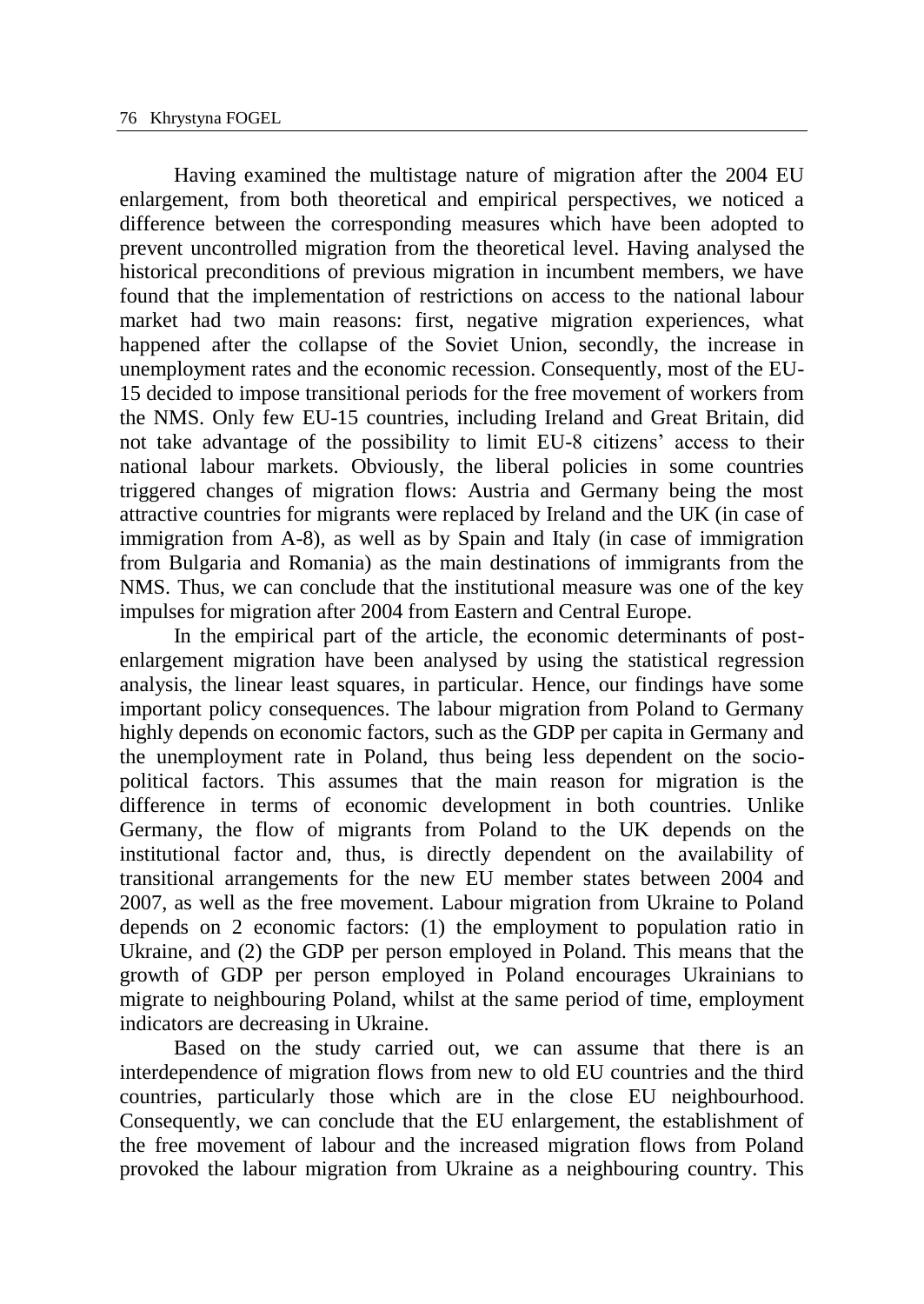clearly shows that this migration had a multistage character and that there is an interdependency of labour force movement from Poland to the UK and Germany, and from Ukraine to Poland. According to our statement, the multistage nature of migration flows can be outlined in 3 stages: a) First stage (until 2004): latent labour migration, b) Second stage (after 2004): sharp Polish and latent Ukrainian labour migration, c) Third stage (after 2006): permanent Polish and sharp Ukrainian labour migration. However, any change of economic or social conditions in one of the destination countries may affect the scale of migration in others. The impact of third countries in the case of Ukraine is particularly relevant in the context of the EU Eastern enlargement, since the institutional conditions for immigration have changed dramatically in some destinations but not in others.

#### **References**

- Alt, J. (2001), *Motive und Mechanismen illegaler Migration – Gemeinsamkeit und Unterschiede in den Erkenntnissen empirischer Feldforschung bzw. der Polizei – und Sicherheitsdienste*, Lecture given at the Expert Conference "Illegal in Germany", Erfurt, 16-17 May 2001.
- Alvarez-Plata, P., H. Brücker, and B. Siliverstovs (2003), *Potential Migration from Central and Eastern Europe into the EU-15 – An Update*, Report for the European Commission, DG Employment, Social Affairs and Equal Opportunities, Brussels.
- Arnhold, N., Kapil, N., Piatkowski, M. and Rutkowski, J. (2011), Europe 2020 Poland Fueling Growth and Competitiveness in Poland Through Employment, Skills, and Innovation, *Working Paper*, retrieved from http://www.webcitation.org/ 6e8L1Q86k.
- Bauer, T. and Zimmermann, K.F. (1999), Assessment of Possible Migration Pressure and ist Labour Market Impact Following EU Enlargement to Central and Eastern Europe, *Research Report*, No. 3, IZA, Bonn.
- Boeri, T., and Brücker, H. (2001), Eastern Enlargement and EU-Labour-Markets: Perceptions, Challenges and Opportunities, *IZA Discussion Paper*, No. 256.
- Borjas, G. J. (2013), *Labor Economics*, Sixth edition, McGraw-Hill.
- Boswell, Ch. (2002), Addressing the causes of migratory and refugee movements: the role of the European Union, *Working Paper: New Issues in Refugee Research*, No. 73, Office of the United Nations High Commissioner for Refugees.
- Brücker, H. and Damelang, A. (2007), *Analysis of the scale, direction and structure of labour mobility,* retrieved from http://doku.iab.de/grauepap/2009/lm\_ deliverable\_2.pdf
- Brücker, H., Damelang, A. and Wolf, K. (2007), *Forecasting potential migration from the New Member States into the EU-15: Review of Literature, Evaluation of*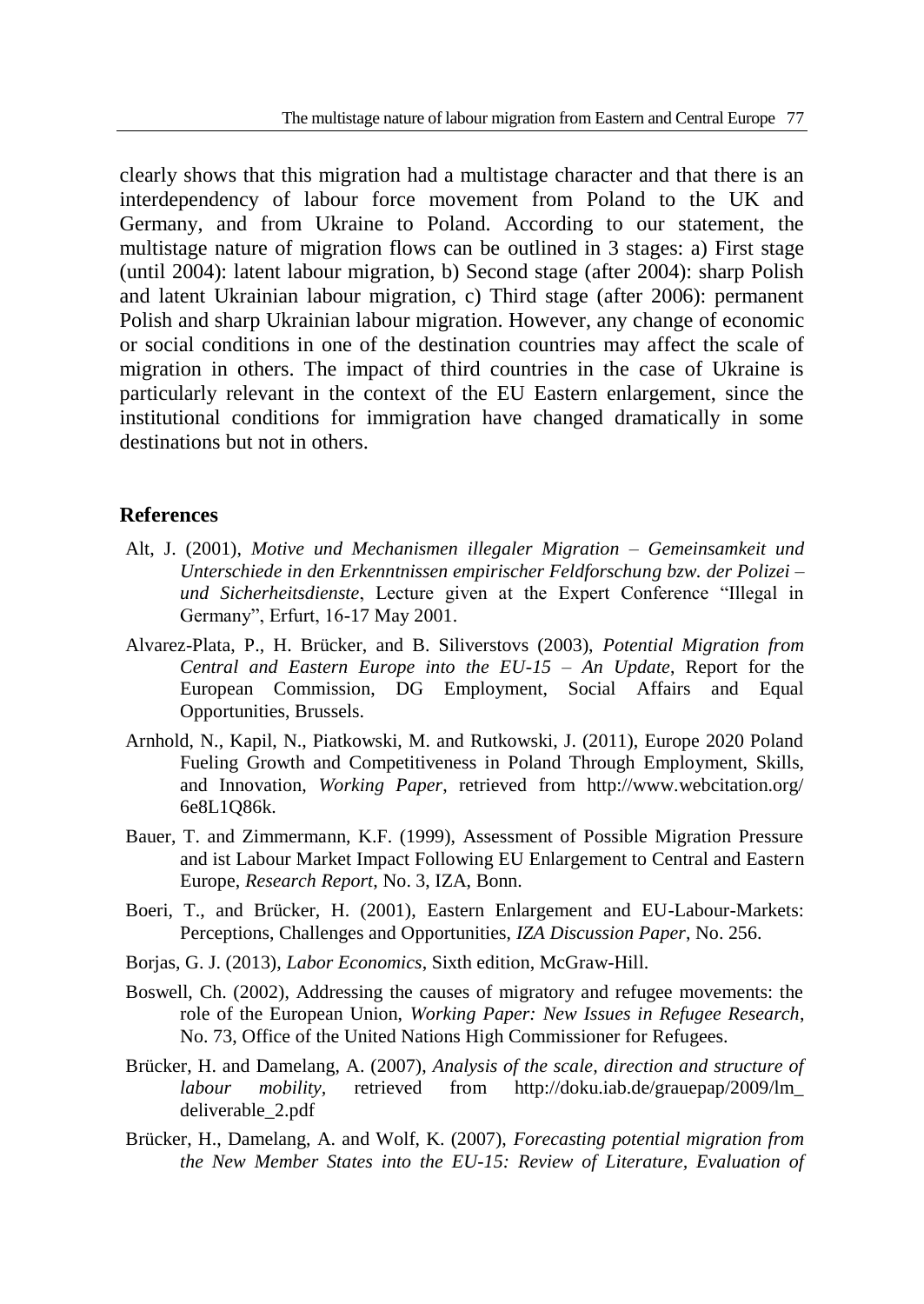*Forecasting Methods and Forecast Results*, retrieved from http://doku.iab.de/grauepap /2009/LM\_Deliverable\_3.pdf

- Bruder, J. (2004), *Are Trade and Migration Substitutes or Complements? - The Case of Germany 1970-1998*, University of Rostock.
- Budnik, B. K. (2007), Migration Flows and labour market in Poland, *National Bank of Poland Working Paper*, No. 44, p. 28.
- Central Statistical Office (2011), *Demographic Yearbook of Poland*, Warsaw: Central Statistical Office.
- Crisp, J. (1999), Policy Challenges of the new Diasporas: Migrant Networks and their Impact on Asylum Flows and Regimes, *Working Paper*, No. 5, Transnational Communities Programme, retrieved from http://www.transcomm.ox.ac.uk /working%20papers/riia3.pdf.
- Desiderio, M.V. (2012), Free labour mobility areas across OECD countries: an overview, in: OECD, *Free Movement of Workers and Labour Market Adjustment,* OECD Publishing, pp. 35-70.
- Dustmann, C., Casanova, M., Fertig, M., Preston, I. and Schmidt, C.M. (2003), *The impact of EU enlargement on migration flows Home Office Online Report,* Vol. 25/3, London: Research Development and Statistics Directorate, Home Office.
- Duszczyk, M. (2002), *Swobodny przepływ pracowników w negocjacjach o członkostwo Polski w Unii Europejskiej* [*Free flow of workers in the negotiations on the membership of Poland in the European Union*], Instytut Polityki Społecznej, Warszawa.
- European Commission (2007), *Regulation (EC) No 862/2007: on Community statistics on migration and international protection and repealing Council Regulation*, *(EEC) No 311/76 on the compilation of statistics on foreign workers*, retrieved from http://eur-lex.europa.eu/legal-content/EN/TXT/?uri=uriserv:OJ.L\_.2007. 199.01.0023.01.ENG.
- European Commission (2013), *Enlargement - transitional provisions,* retrieved from http://ec.europa.eu/social/main.jsp?catId=466&langId=en.
- European Commission (2013), *Europe 2020 targets: Poland,* retrieved from http://ec.europa.eu/europe2020/europe-2020-in-your-country/polska/progresstowards-2020-targets/index\_en.htm.
- European Integration Consortium (2009), *Labour mobility within the EU in the context of enlargement and the functioning of the transitional arrangements* (Final Report), retrieved from http://doku.iab.de/grauepap/2009/LM\_finalreport.pdf.
- Eurostat (2008), *Migration metadata and quality questionnaire: Data collection for the reference year 2008*.
- Eurostat (2011), *Migrants in Europe: A statistical portrait of the first and second generation*.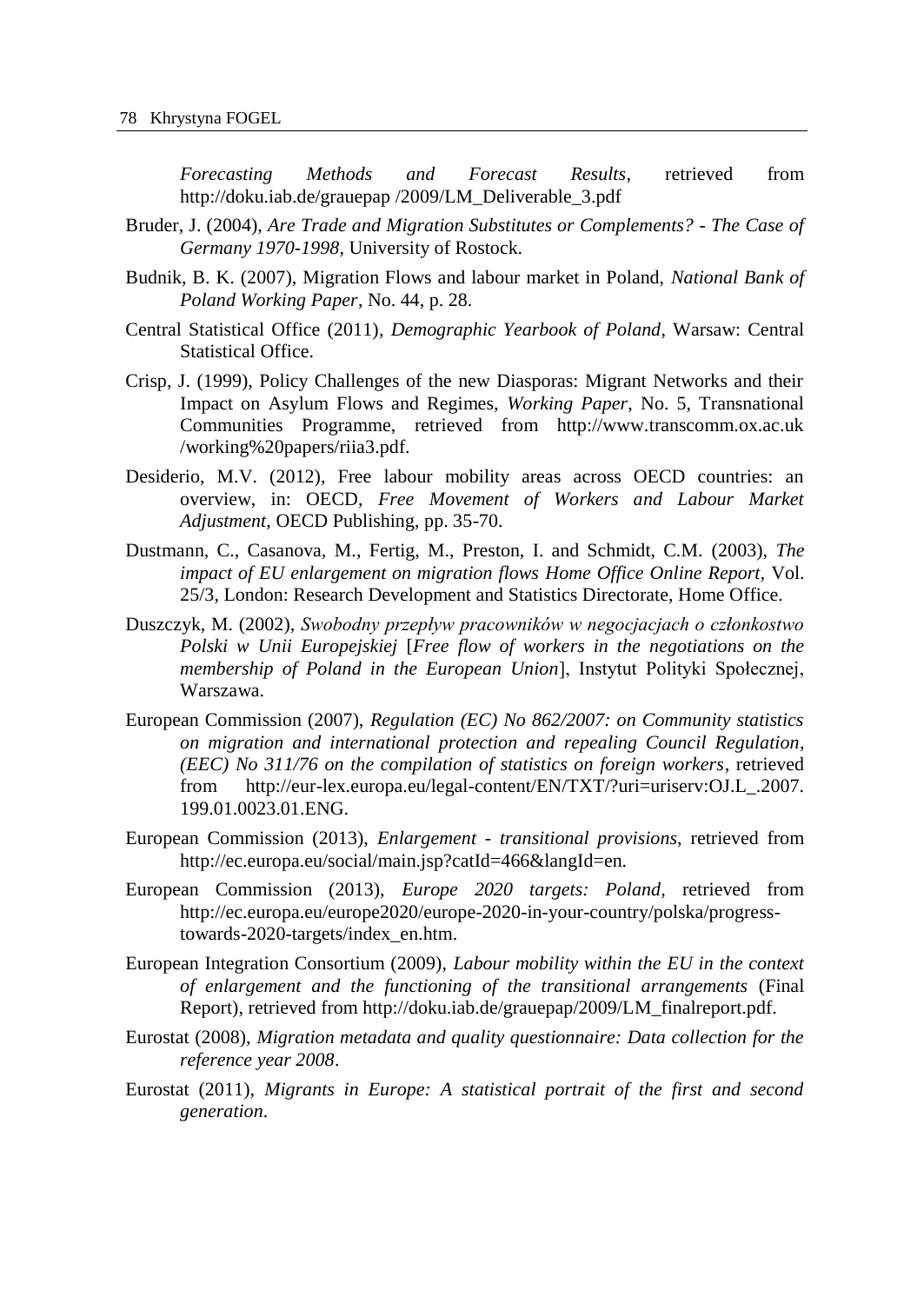- Eurostat (2013), *Real GDP growth rate – volume*, retrieved from http://ec.europa.eu/eurostat/tgm/table.do?tab=table&init=1&language=en&pcod e=tec00115&plugin=1.
- Fassmann, H., Reeger, U. and Sievers, W. (eds.) (2009), *Statistics and Reality: Concepts and Measurements of Migration in Europe*, IMISCOE.
- Fertig, M. (2001), The economic impact of EU enlargement: assessing the migration potential, *Empirical Economics*, No.26, pp.707-720.
- Fertig, M. and Schmidt, C.M. (2001), Aggregate-Level Migration Studies As a Tool for Forecasting Future Migration Streams, in: Djajic, S. (ed.), *International Migration: Trends, Policy and Economic Impact*, London/New York.
- Fihel, A., Anacka, M., Kaczmarczyk, P. and Stefanska, R. (2011), Recent Trends in International Migration: The 2011 SOPEMI report for Poland, *CMR Working Papers,* 52/110 (89).
- Fihel, A., Kaczmarczyk, P. and Zylicz, A. (2007), Brain drain, brain gain and brain waste, in: I. f. E. R. (IAB) (ed.), *European Integration Consortium* (IAB, CMR, fRDB, GEP, WIFO, wiiw).
- Fihel, A., Kaczmarczyk, P., Mackiewicz-Łyziak, J. and Okólski, M. (2007), Labour mobility within the EU in the context of enlargement and the functioning of the transitional arrangements, Country report: Poland, in: I. f. E. R. (IAB) (eds.), *European Integration Consortium* (IAB, CMR, fRDB, GEP, WIFO, wiiw).
- Finkenhauer, J. (2001), Russian Transnational Organized Crime and Human Trafficking, in: Kyle, D. and R. Koslowski (eds.), *Global Human Smuggling: comparative perspectives*, pp. 166-186, Baltimore and London: The Johns Hopkins University Press.
- Home Office (2004), *Control of Immigration: Statistics United Kingdom*, retrieved from https://www.gov.uk/government/uploads/system/uploads/attachment\_data/file/27 2196/6690.pdf.
- Içduygu, A. and Toktas, S. (2002), How do Smuggling and Trafficking Operate via Irregular Border Crossings in the Middle East? Evidence from Fieldwork in Turkey, *International Migration*, Vol. 40, Issue 6, pp. 25–54, doi: 10.1111/1468- 2435.00222.
- Institute for Public Policy Research (2006), *Irregular Migration in the UK*, London: Institute for Public Policy Research.
- Jandl, M. (2007), Irregular Migration, Human Smuggling, and the Eastern Enlargement of the European Union, *International Migration Review*, Vol. 41, Issue 2, pp. 291–315, doi: 10.1111/j.1747-7379.2007.00069.x.
- Kaczmarczyk, P. (2010), Brains on the move? Recent migration of the highly skilled from Poland and its consequences, in: Black et al. (eds), *A Continent Moving West? EU Enlargement and Labour Migration from Central and Eastern Europe*, Amsterdam: Amsterdam University Press, pp. 165-187.
- Kahanec, M. and Zimmerman, K.F. (eds.) (2010), *EU Labour Markets After Post-Enlargement Migration*, Bonn: IZA.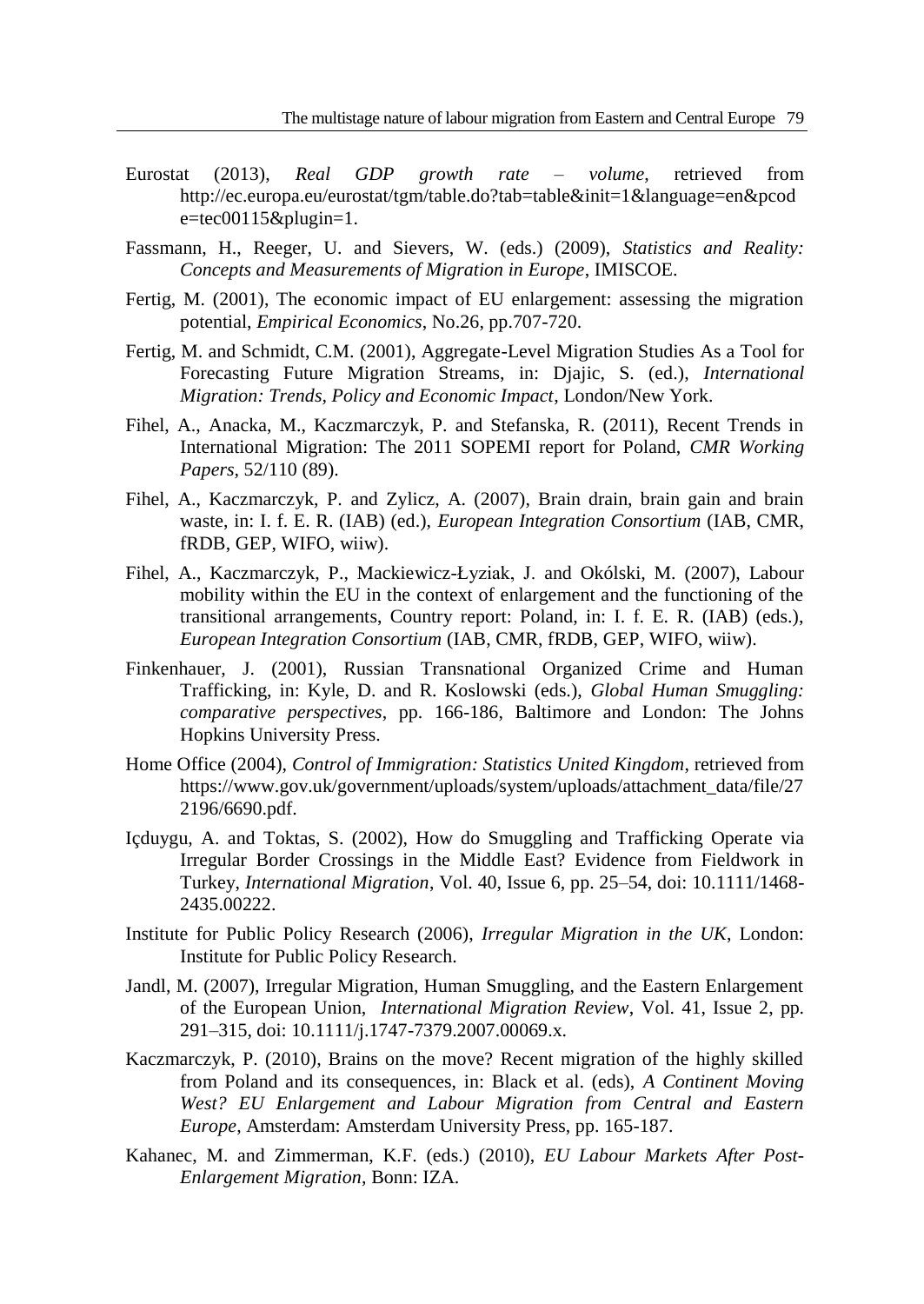- Kahanec, M., Zaiceva, A. and Zimmermann, K.F. (2009), Lessons from Migration after EU Enlargement, in: M. Kahanec M. and Zimmermann, K.F. (eds.), *EU Labor Markets after Post-Enlargement Migration*, Berlin: Springer, pp. 3-45.
- Laczko, F. and Thompson, D. (eds) (2000), *Migrant Trafficking and Human Smuggling in Europe,* Geneva: International Organisation for Migration.
- Lederer, H.W. and Nickel, A. (1997), *Illegale Ausländerbeschäftigung in der Bundesrepublik Deutschland*, Bonn: Friedrich-Ebert Stiftung.
- Lejla Mavris, L. (2002), Human smugglers and social networks: transit migration through the states of former Yugoslavia, *Working Paper: New issues in refugee research*, No. 72, Office of the United Nations High Commissioner for Refugees.
- Martin, P. (2009), Recession and Migration: A New Era for Labour Migration? *International Migration Review,* Vol. 43, No. 3, pp. 671-691.
- Martin, P. and Taylor, J. E. (1996), The Anatomy of a Migration Hump, in: Taylor, J.E. (ed.), *Development strategy, employment and migration: insights from models*, OECD Development Centre.
- Massey, S.D. (1999), International Migration at the Dawn of the Twenty-First Century: The Role of the State, *Population and Development Review*, No. 25, pp. 303-23.
- Massey, D. (2012), Towards an integrated model of international migration, *Eastern Journal of European Studies,* Vol. 3, Issue 2, pp. 9-35
- Müller-Schneider, Th. (2000), *Zuwanderung in westliche Gesellschaften*, Opladen: Leske + Budrich.
- Niklewicz, K. (2006), Francja zaostrza prawo imigracyjne, *Gazeta Wyborcza*, 6.05.2006.
- OECD (2012), *Free Movement of Workers and Labour Market Adjustment, Recent Experiences from OECD Countries and the European Union*, OECD Publishing.
- Okólski, M. (2000), Illegality of International Population Movements in Poland, *International Migration*, Vol. 38, Issue 3, pp. 57-89, doi: 10.1111/1468- 2435.00115.
- Okólski, M. (2004), Migration trends in Central and Eastern Europe on the eve of the European Union enlargement: an overview, in: Gorny, A. and Ruspini, P. (eds.), *Migration in the New Europe: East-West Revisited*, Houndmills/ Basingstoke/Hampshire: Palgrave Macmillan, pp. 23-48.
- Piore, M.J. (1986), Can International Migration be Controlled?, in: Pozo, S. (ed.), *Essays on Legal and Illegal Immigration*, Kalamazoo, MI: W.E. Upjohn Institute for Employment Research, pp. 21-42.
- Pytlikova, M. (2007), *EU Enlargement: Migration from the New Member States*, Mimeo, Aarhus School of Business, CIM and Department of Economics.
- Sinn, H.W., Flaig, G., Werding, M., Munz, S., Düll, N. and Hofmann, H. (2001), EU-Erweiterung und Arbeitskräftemigration. Wege zu einer schrittweisen Annäherung der Arbeitsmärkte', *Ifo Beiträge zur Wirtschaftsforschung*, No. 2.